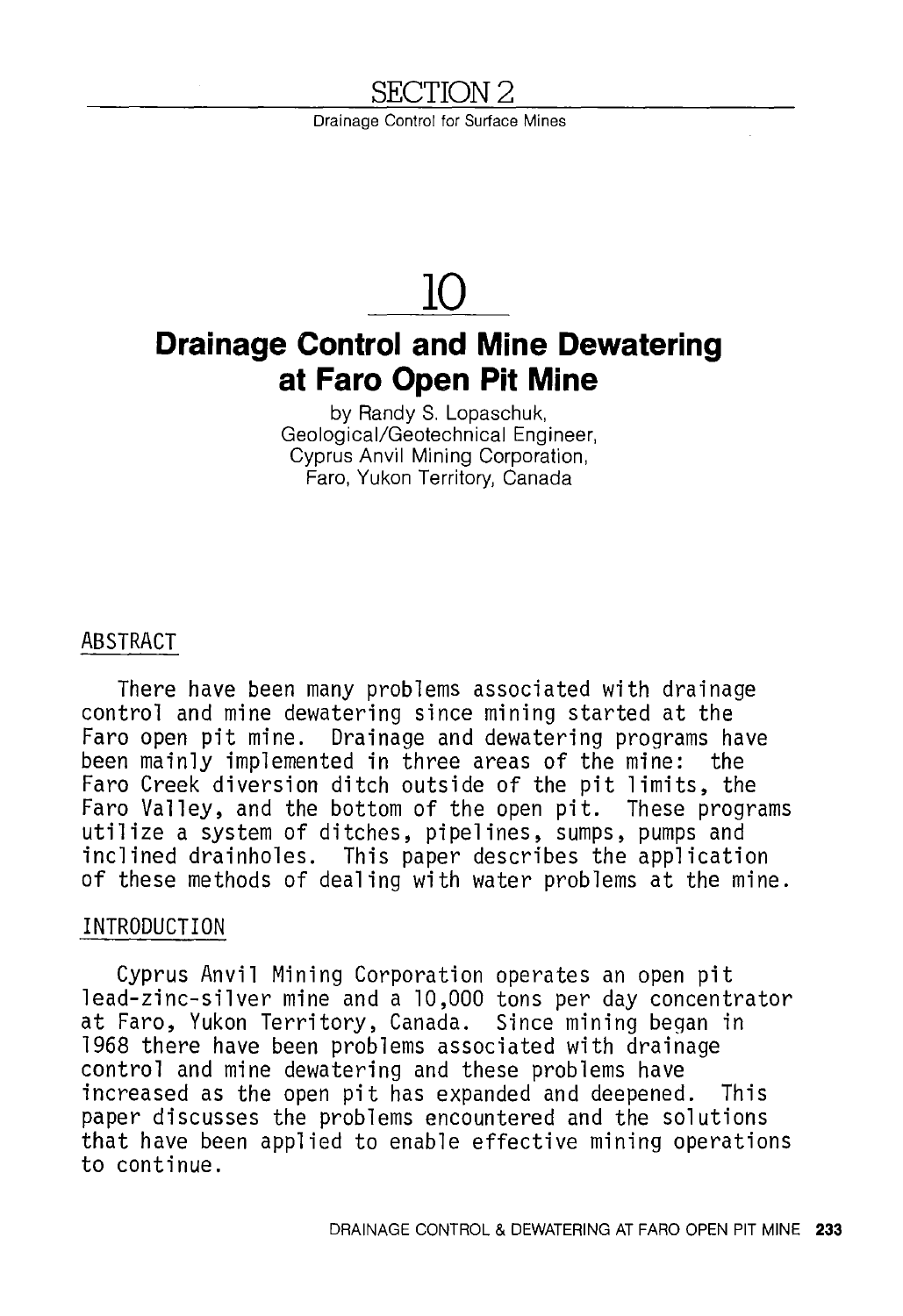

Figure No. 1 - Location of Cyprus Anvil Mine, Faro, Yukon<br>Territory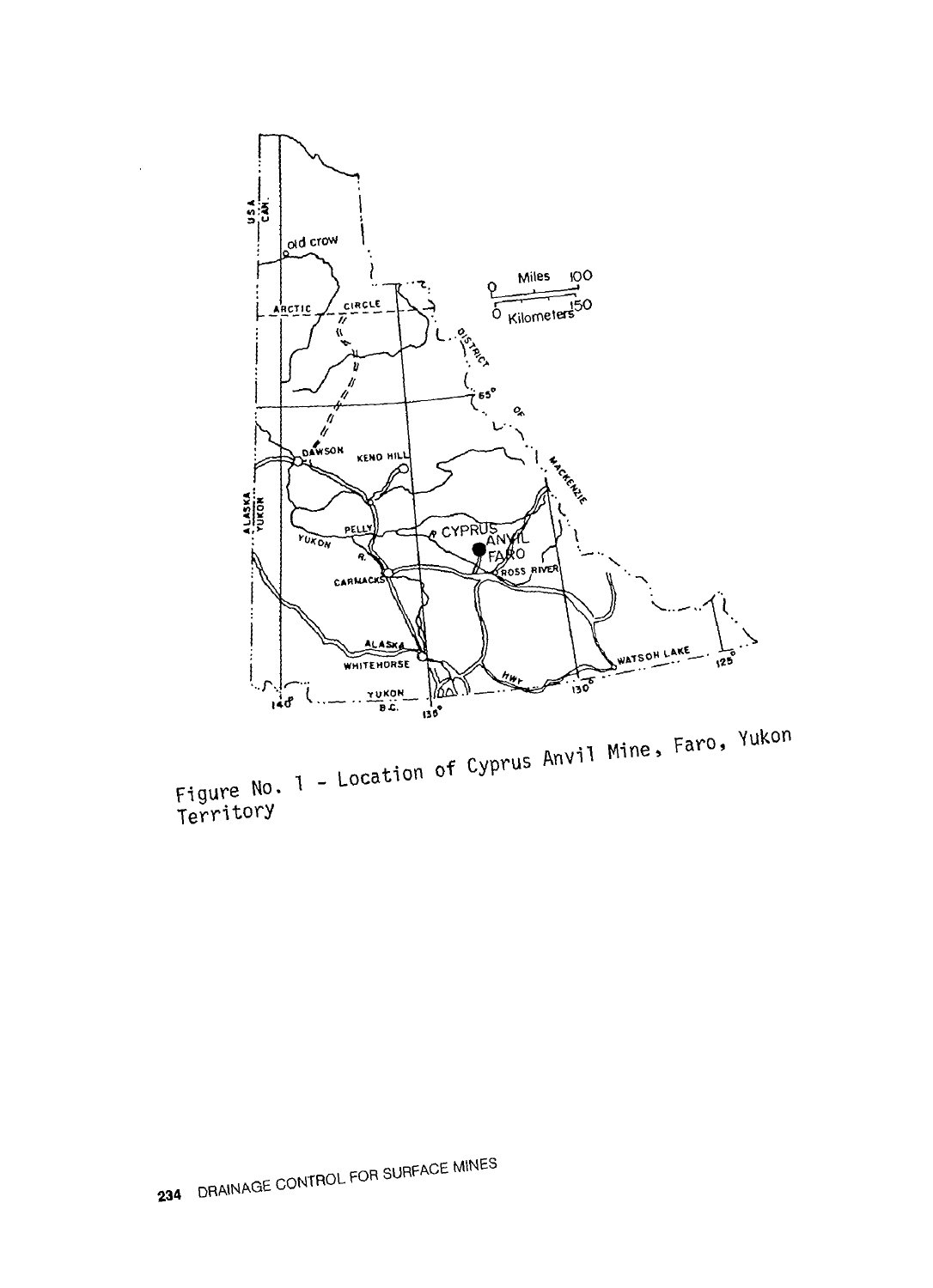# Location and Climate

The Faro orebody, approximately 120 air miles northeast of Whitehorse, is located east of Rose Mountain and northeast of Mount Mye in the Anvil Range in the east central Yukon (see Figure No. 1).

Temperatures at the minesite range from minus fifty degrees Fahrenheit at mid-winter minimum to plus eighty-five degrees Fahrenheit at summer maximum. Freezing conditions<br>persist from mid-September until early May. Snowfall persist from mid-September until early May. accounts for one-half of the mean annual precipitation of 15 inches and the maximum snowfall cover ranges up to fifty inches in late March.

#### Geology

The Faro deposits consist of three nearly horizontal, strataform, stratabound, massive pyritic lead-zinc sulfide zones. Zones 1 and 3 are separate parts of the Large Faro deposit vertically offset by faulting and related intrusions, while the Small Faro deposit (Zone  $2$ ) forms a completely separate unit.

The Large Faro deposit is the present area of concern regarding mine dewatering as Zone 2 has not yet been developed. This deposit is lenticular in plan and crosssection with a 5,000 foot length, 1 ,600 foot width and 150 foot average thickness. Zone 1 is overlain by 90 feet of overburden and 100 to 160 feet of waste rock, while Zone 3 is overlain by 100 feet of overburden and approximately 400 feet of waste rock.

The Faro sulfide bodies are stratabound successively by a thin quartzite which is in sharp contact with "bleached" muscovite schists which grade outward into normal biotitemuscovite + andalusite schists with irregular interbands of graphite. The schists are overlain conformably by blocky, green calc-silicate phyllites. The dominant foliation in the schists and phyllites, dipping approximately 20 degrees to the southwest, is roughly parallel to the lithological contacts.

The deposits have been intruded by post-ore dykes associated with the Anvil batholith. At the northwest end, sulfides abut against white, heavily altered, medium-grained quartz monzonite. The fault separating Zones 1 and 3 has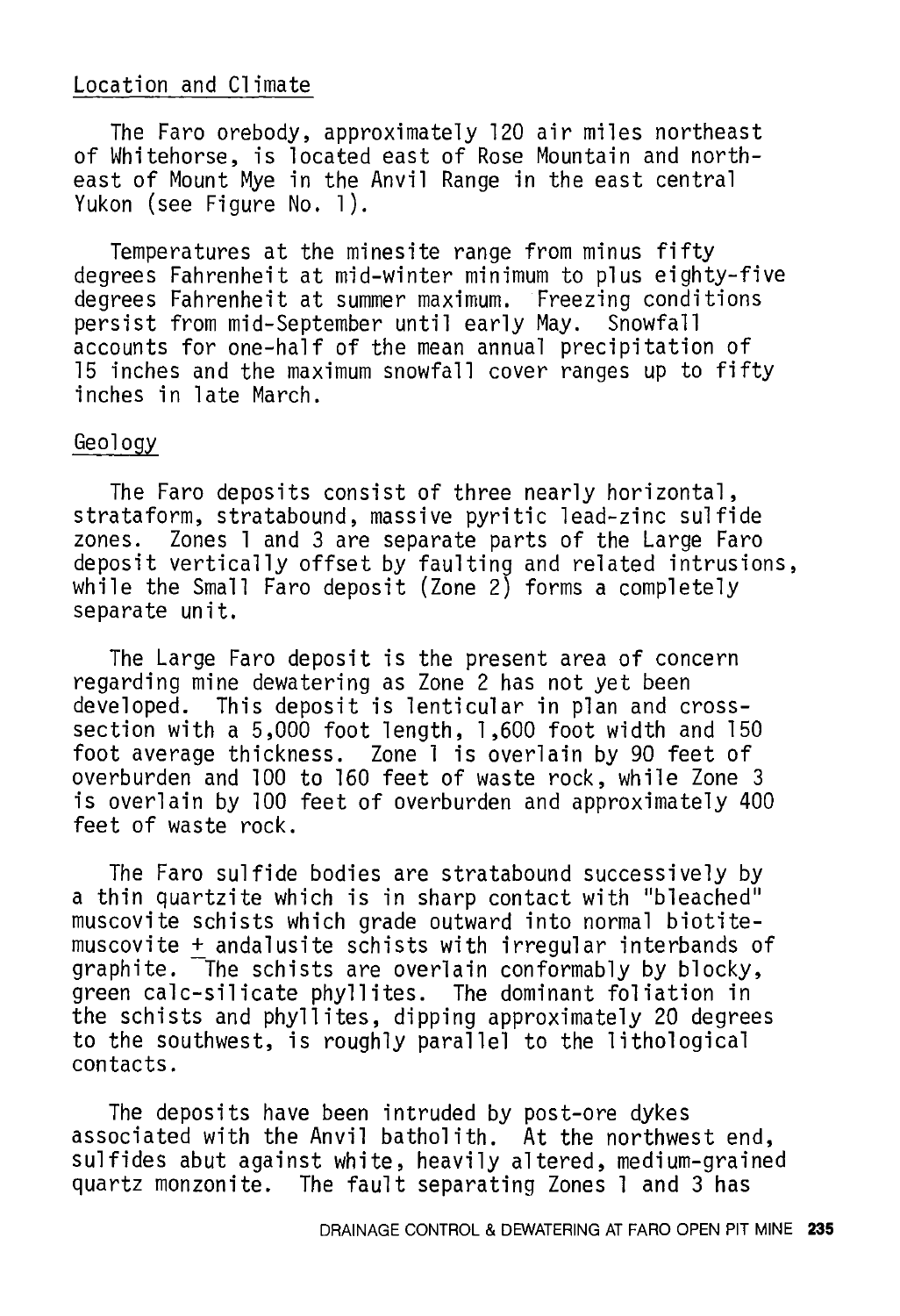been intruded by a hornblende-biotite diorite dyke swarm.

# PROBLEMS RELATED TO WATER IN THE PIT

Water presently flows into the pit from the Faro Creek valley and from groundwater seepage at the rate of approximately 400 U.S. GPM. Undesirable pit operating and design conditions, as well as other problems, resulting from this incoming water are:

# In the Mine

- **l)** Saturation of the east wall of the pit, resulting in unstable slopes and decreased slope design angles, necessitating additional stripping requirements.
- 2) Excessive slurry consumption because of extensive wet blast hole loading conditions. It costs twice as much to load a wet hole with the appropriate explosive as it does to load a dry hole. Also redrilling is often necessary because the wet holes cave fairly quickly.
- 3) Water glaciates across haul roads in the pit bottom in the winter, necessitating constant maintenance and resulting in slippery roads with frequent chuckholes.<br>During spring thaw, this ice buildup turns to deep mud. These roadway conditions result in increased maintenance and downtime on haulage equipment.
- 4) The water flow necessitates construction and maintenance of ditches along pit ramps. Ice and debris accumulation around these ditches frequently widens the ditch area such that it produces single lane traffic on ramps, thereby increasing truck cycle times and lowering productivity.
- 5) In the winter, frozen material build-ups occur in truck boxes and in shovel buckets. This causes extra expense due to longer loading times and smaller than normal truck loads.

# In the Mill

l) If the ore is very wet, it may be necessary to stockpile it before crushing in order that it will dry. If the ore is stockpiled for too long, oxidation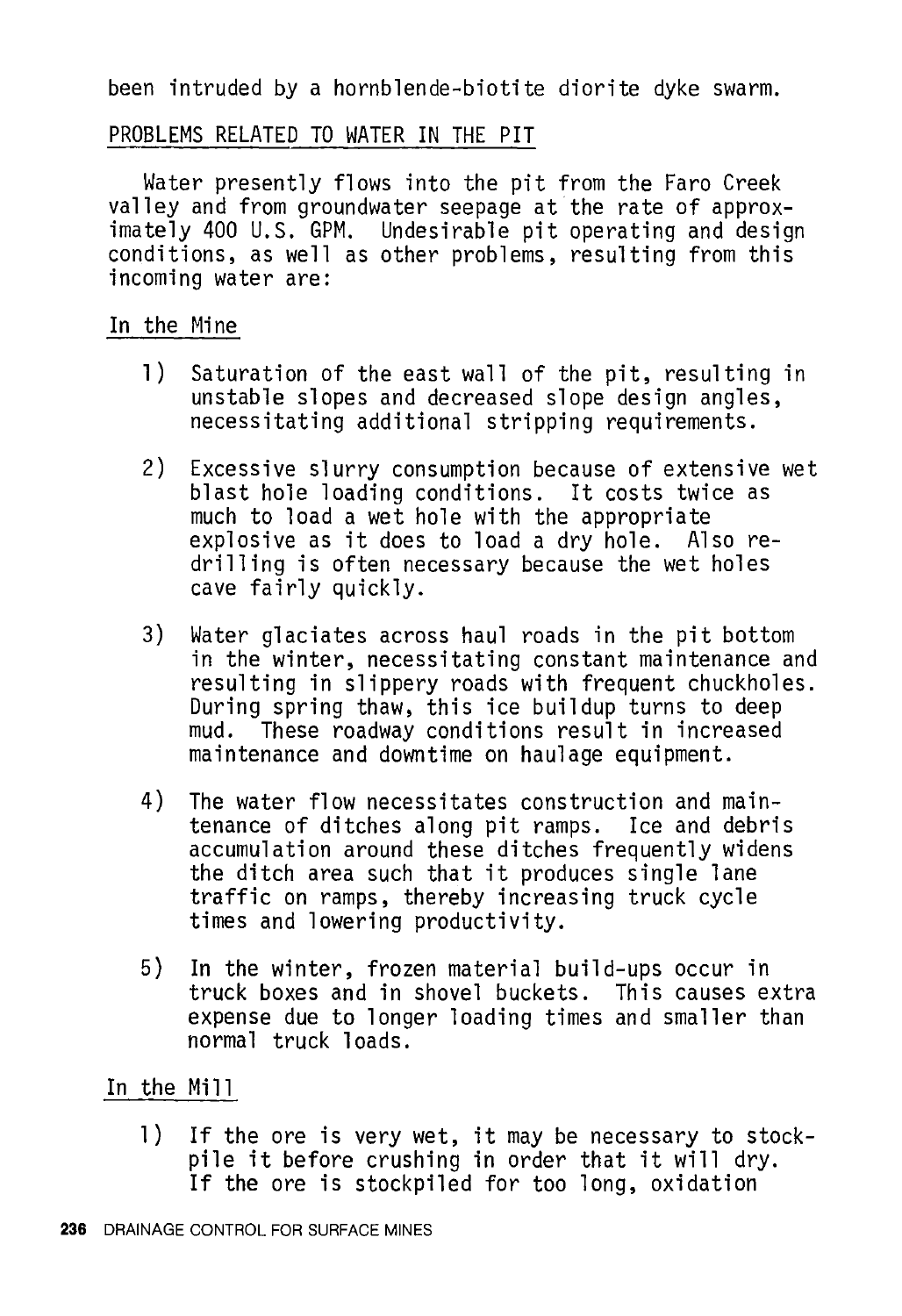occurs which creates problems in the concentration process.

- 2) Sloppy wet ore spills off conveyors, blocks screens and chutes, quickly blocks return rollers and causes overall cleanup problems.
- 3) In the winter, ice in the ore causes problems in the coarse and fine ore bins.

These problems can be greatly reduced if proper drainage control and dewatering methods are used to cut down the flow and accumulation of water in the pit. Increased safety of the pit slopes and cost savings in operations will result from a comprehensive mine dewatering program. Because of these reasons, Cyprus Anvil reassessed its dewatering programs with the aid of consultants in 1975 and improved and added to them for future improvements in pit water control.

#### HISTORY OF DEWATERING

The Faro orebody lies with its long axis approximately perpendicular to the Faro Creek valley. Initial mining in the upper part of the orebody took place on the northwest slope of the valley. While mining was confined to this slope, water was not a major factor as it could be conveyed by ditches down the slope to Faro Creek.

As mining approached the Faro Creek, it became necessary to divert the water flow. A route was chosen to carry the flow to the east, outside of the proposed final pit limits,<br>and discharge it into the north fork of Rose Creek. To and discharge it into the north fork of Rose Creek. attain sufficient elevation for the ditch to maintain grade above the pit limits, the point of diversion had to be made nearly a mile upstream from the edge of the pit. The initial ditch, while not completely water tight, diverted most of the surface flow away from the mine. Construction of this Faro Creek diversion ditch was the first major drainage control measure implemented at the mine (see Figure No. 2).

## FARO CREEK DIVERSION DITCH

·Faro Creek has been diverted around the Anvil open pit by means of a sidehill cut channel. The diversion ditch was constructed using a backhoe and piling the excavated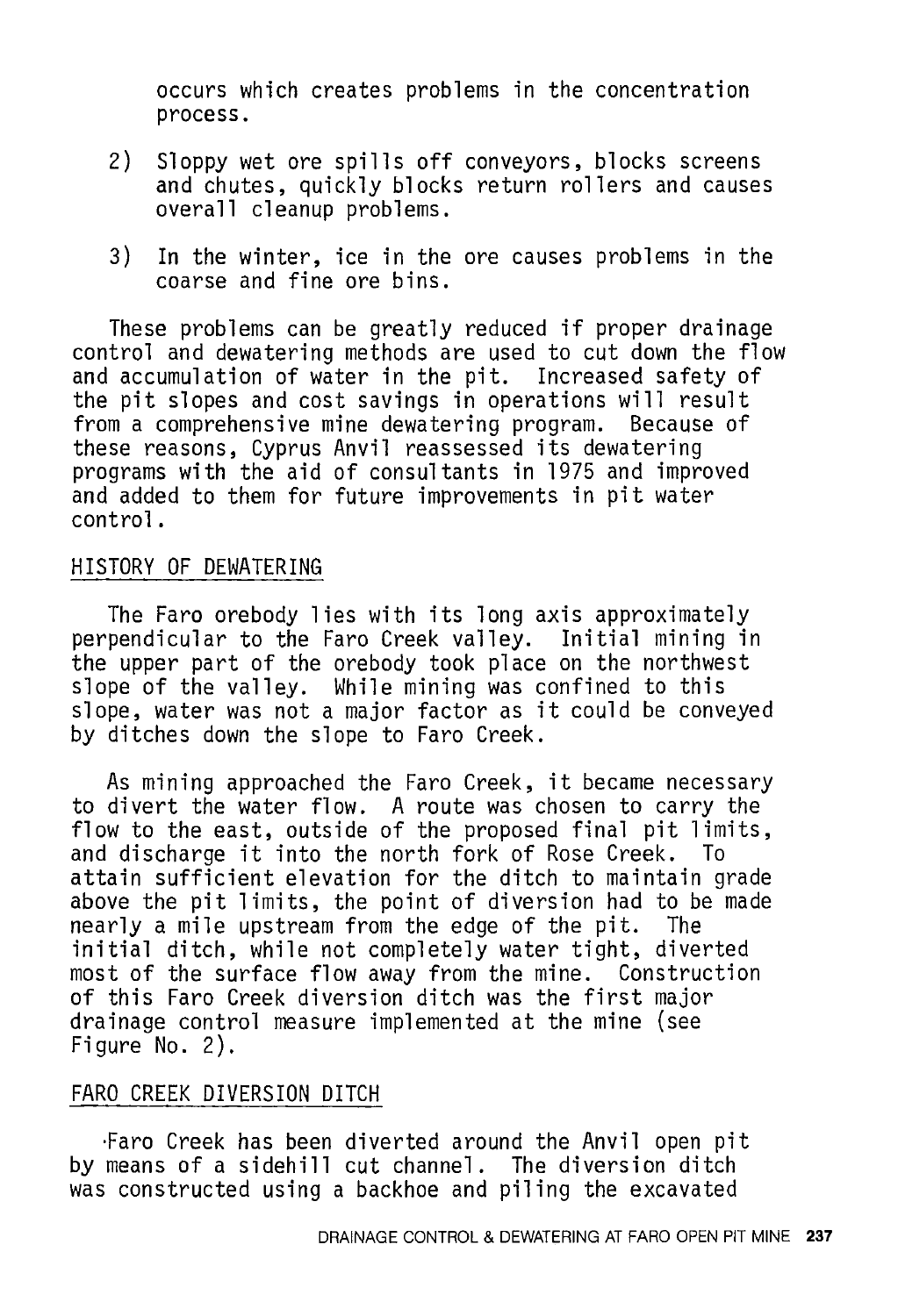

Figure No. 2 - Open pit plan showing components of mine dewatering system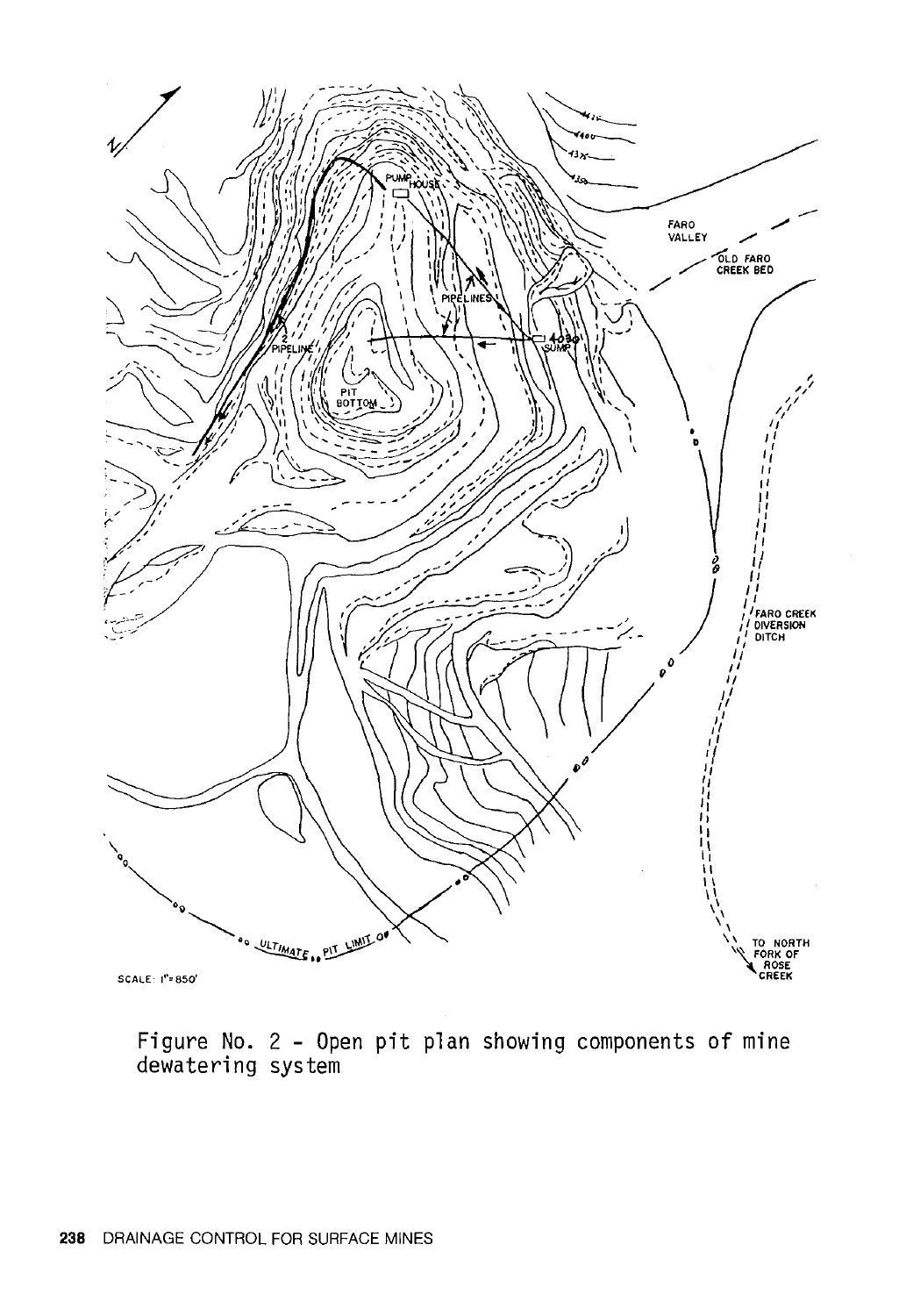silty soil as a low dyke on the downhill side of the ditch. A rockfill dyke was later constructed along the downhill side of the diversion ditch adjacent to the soil dyke, increasing the height of the dyke. During the spring runoff, the water flow in the diversion ditch rose above the portion of the ditch confined by silty soil, and flowed against the adjoining rockfill dyke causing significant The ditch was mainly excavated in silty sand containing gravel, cobbles and small boulders. The silt content is sufficiently high to provide a relatively impervious seal, but the ditch does leak to some extent. However, the Faro Creek diversion ditch does not provide a significant portion of the groundwater seepage entering the pit. (1)

Initially, the diversion ditch simply discharged down a hillside after it was past the ultimate pit limits. The outflow cut its own series of channels down the hillside to connect with Rose Creek. This outflow area eventually became responsible for three problems:

- 1) Heavy, erratic erosion of the hillside.
- 2) Formation of a large alluvial fan in Rose Creek.
- 3) Higher than normal suspended solids in Rose Creek.

The construction of a channel with favourable gradients, alignment, cross-sectional configuration and outflow conditions between the existing outflow of Faro Creek diversion ditch and Rose Creek was necessary to prevent further excess erosion and siltation in that area. channel alignment was selected based on the following merits:

- 1) Flows will be carried a safe distance from existing dumps.
- 2) The channel will have the maximum amount of bedrock exposure.
- 3) Gradients will be minimized to prevent excess erosion and subsequent siltation of Rose Creek.
- 4) The channel will discharge into a large, flat settling area, causing decrease in flow velocity and subsequent settling out of suspended solids prior to entry into Rose Creek.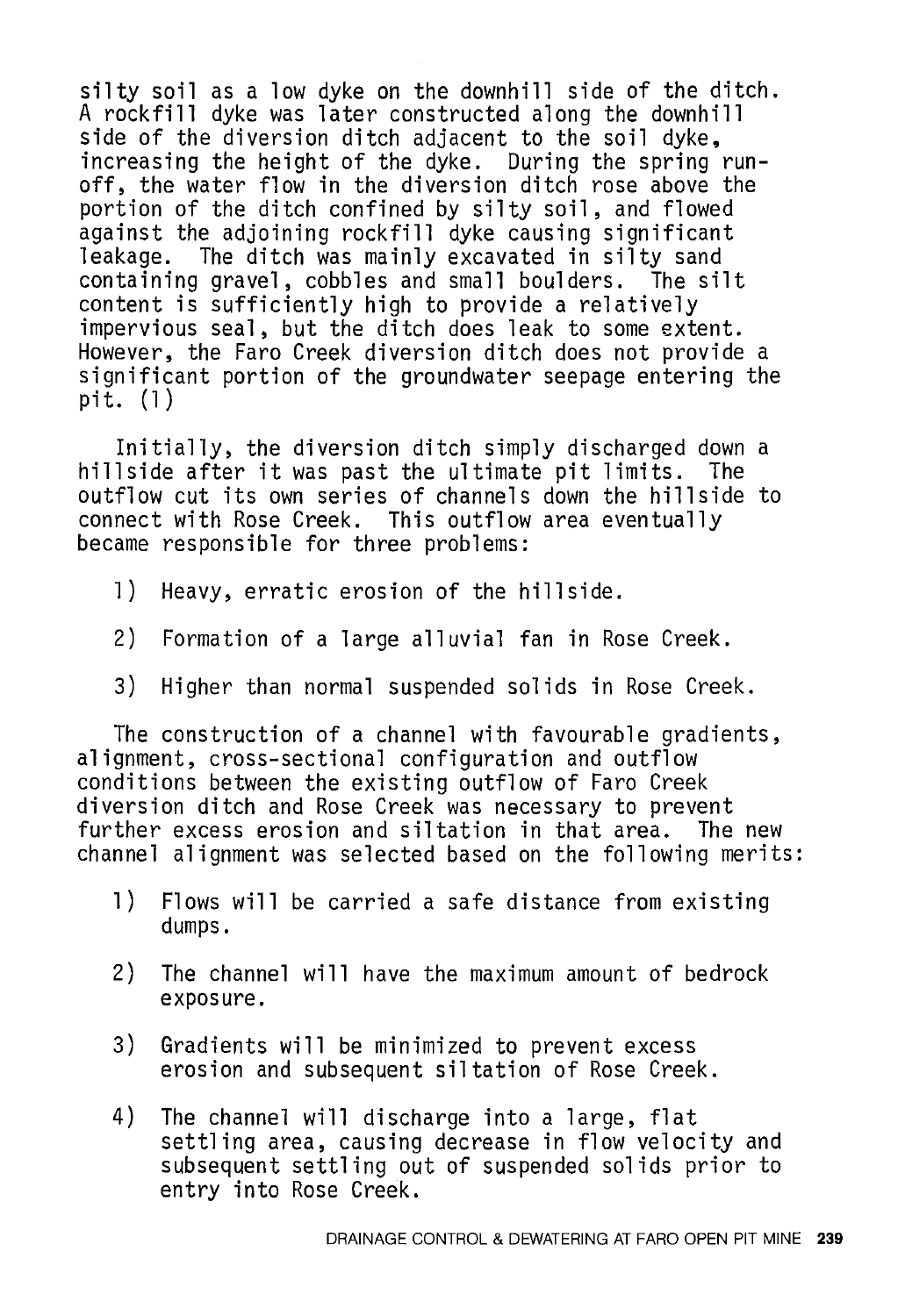The channel was designed to accommodate flows from a 20 year flood, or 200 cubic feet per second.

#### The Relocation of the Faro Creek Diversion Ditch

A decision was made in 1978 to extend the final pit limits of the northeast corner and east wall of the pit for slope stability and ore recovery reasons. The establishment of new ultimate pit limits meant that a portion of the existing Faro Valley diversion ditch would have been too close to, or within, these pit limits. Therefore, it was necessary to relocate this section of the ditch. The ditch had to be relocated back into a hillside and a deep cut had to be made to keep the new section on grade with the remaining old sections of the ditch. The relocation route was 2,000 feet long with a 0.9% grade and designed cut slopes of 1.5:1 dropping to a 12 foot horizontal bottom. Bulldozers and scrapers were used to construct the ditch and 100,000 cubic yards of glacial till and rock were removed.

The ditch was constructed almost completely in sands and gravels, except for a 400 foot section where bedrock was encountered along the base of the ditch. The ditch was very permeable and it was thought that too much water would<br>seep out of the ditch and eventually end up in the pit through subsurface flow. To rectify this, it was decided to cut the ditch one foot below grade and then add a silty, clayey fill to provide a more impermeable bottom. The fill was then compacted with a self-propelled, smooth drum compactor. However, leakage from the ditch still presented a big problem because water was escaping along the overburden/bedrock contact in the section of the ditch that had encountered bedrock. This water was entering the pit along<br>the exposed overburden/bedrock contact and eventually interfering with mining operations and causing wet blastholes on the east wall of the pit.

To prevent this water from entering the pit, it was decided to line 600 feet of the diversion ditch along the section where the water was escaping. A 32 foot wide, flexible, three-ply, reinforced, 30-MIL, polyethylene liner was installed to stop the leakage.

## GROUNDWATER DRAINAGE OF THE FARO VALLEY

Problem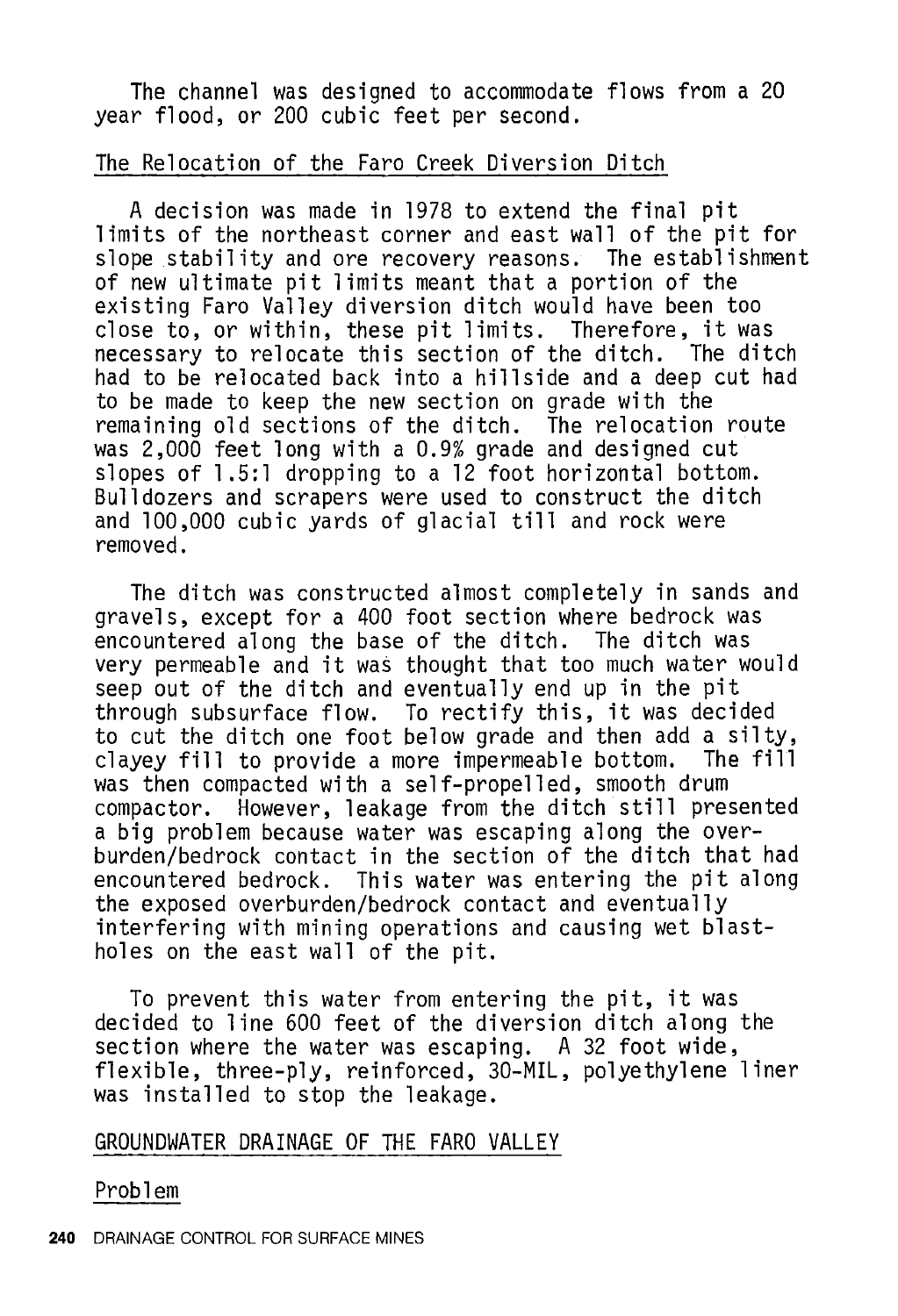

Figure No. 2A - Part of the relocated Faro Creek Diversion Ditch cut into the hillside above the pit.



Figure No. 2B - Water entering the pit along the overburden/<br>bedrock contact.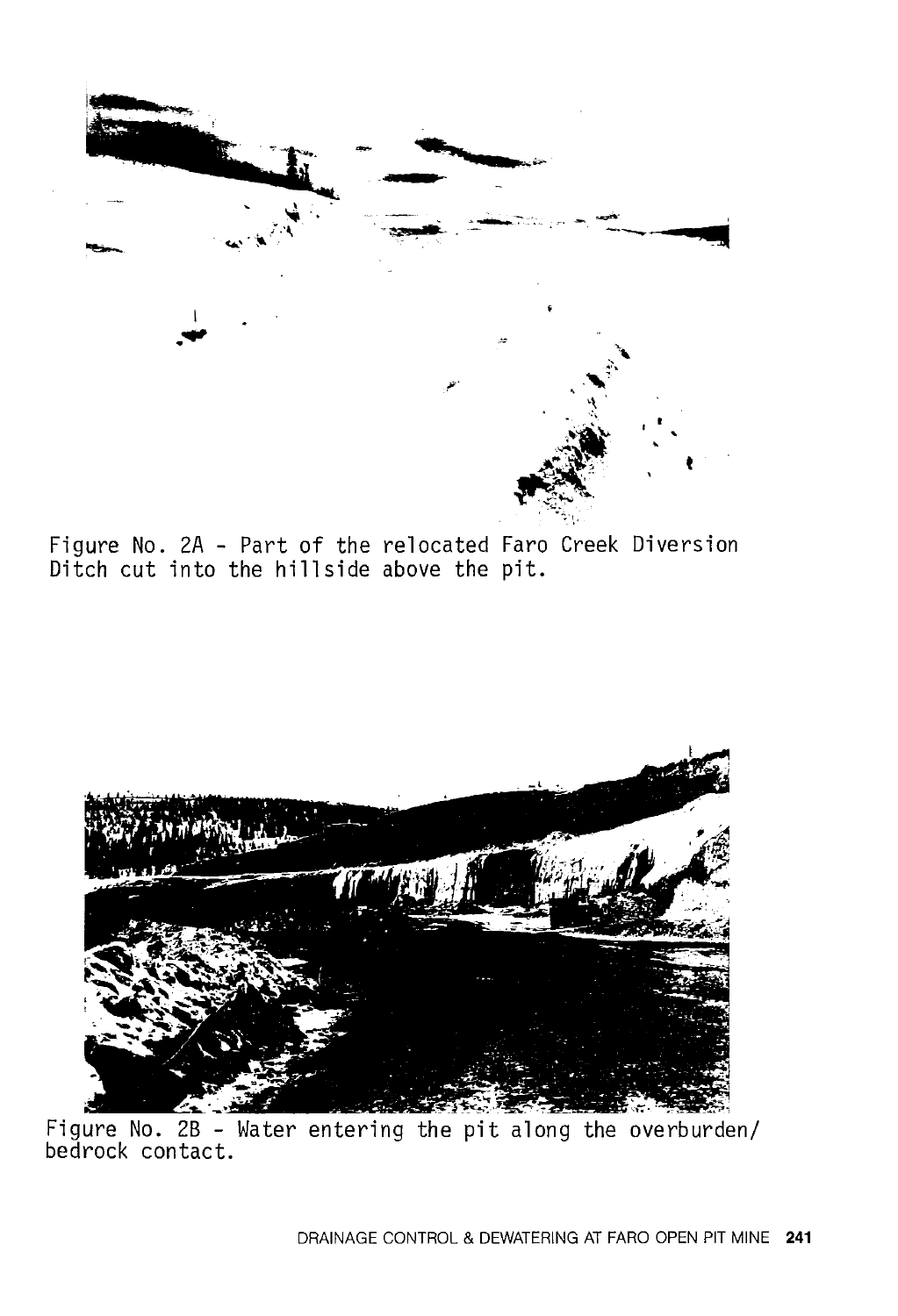The northeast slope of the Anvil pit intercepts bedded granular and clayey soils in the vicinity of the Faro Creek valley. As exposed in the pit face, this alluvial material occupies two distinct ancient channels over a lateral extent of 1,000 feet and a vertical extent of 200 feet in the west channel and 100 feet in the east channel. Waste dumps are situated on top of the valley fill a short distance from the pit limits. The stability of this northeast slope is severely affected by surface and subsurface water conditions.

The ore supply for three mining phases and the ore haulage ramp corresponding with these phases lie directly could be interrupted periodically by small mud flows or<br>indefinitely if a large failure occurred. In addition to indefinitely if a large failure occurred. being a serious threat to continued production, this situation presented a definite hazard to men and equipment working beneath this slope.

#### Surface Water

Most of the surface water from the Faro Valley drainage area is controlled by the unlined sidehill diversion ditch above the pit limits. Seepage from this ditch and surface run-off between the diversion point and the pit limits have contributed to approximately 350 U.S. GPM of surface flow entering the pit. In the past, the small surface flow of water that existed in the Faro Creek valley downstream of the diversion point flowed through a porous rockfill dam placed upstream of the pit area and entered the pit along the original Faro Creek bed. As the pit excavation encroached on the Faro Creek location, a sump was excavated in the creek bed upstream of the rockfill dam, and surface<br>flows were pumped into the diversion ditch. This sump flows were pumped into the diversion ditch. This sump pumping is still continued to prevent the surface water from entering the pit and from becoming recharge for the Faro Valley groundwater flow.

Surface run-off from the pit slopes and waste dumps is significant during spring break-up and after heavy summer showers. Instantaneous flows in excess of 1 ,000 U.S. GPM have been recorded during these periods.

#### Groundwater

Subsurface water in the Faro Valley flows through bedded sand and gravel layers in the area of two ancient stream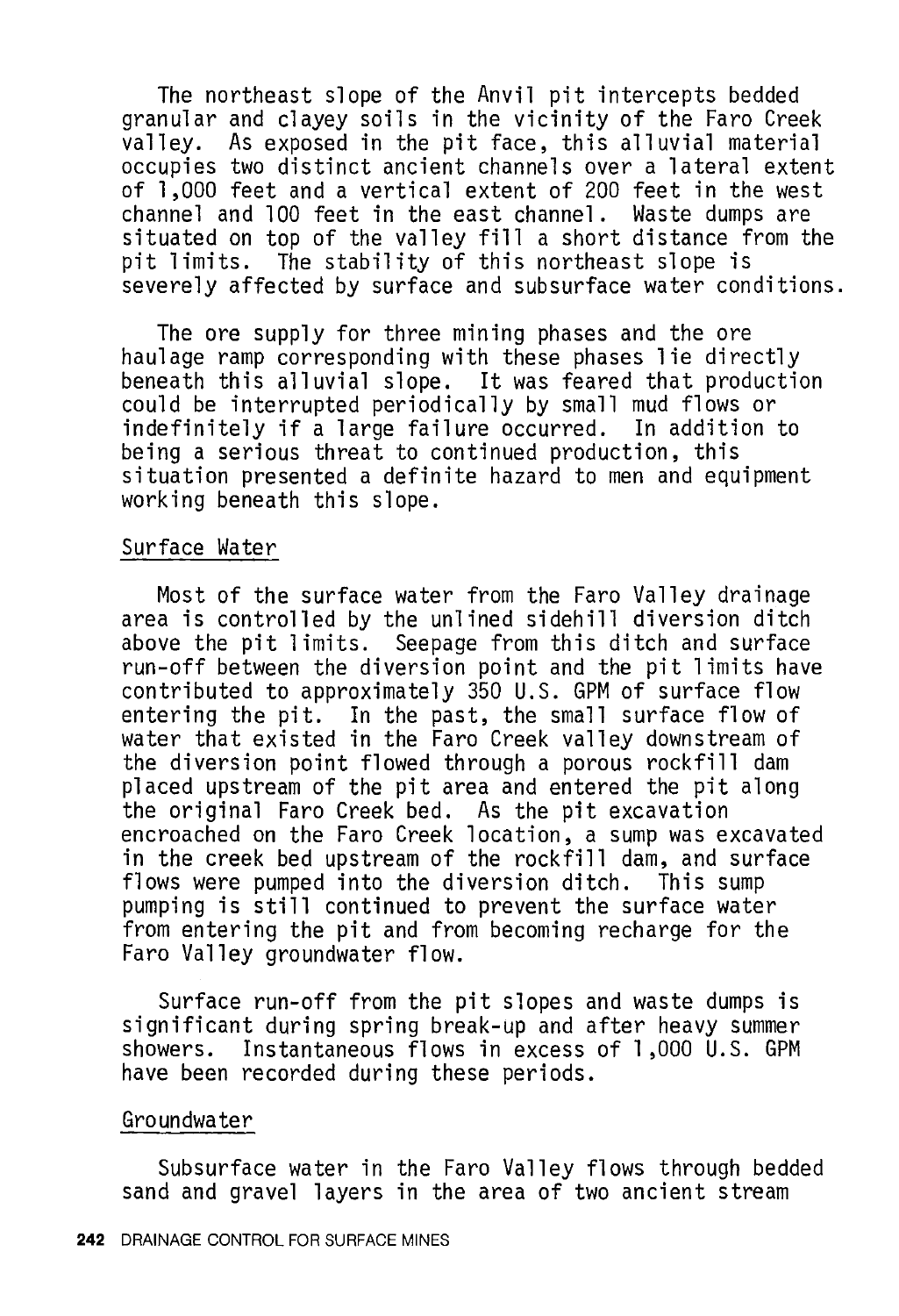channels and collects in a ditch at the 4030 elevation. This ditch was constructed along a wide bench approximately half way down the pit wall. Initially, the ditch was unlined, but because of excessive leakage, it was later lined with a three foot diameter, half-circular metal flume.

At the pit face, the main groundwater flow is between the bedrock/overburden contact and the 4110 elevation with smaller flows stratified above impermeable silt and clay layers upwards to the 4170 elevation in the west channel and the 4115 elevation in the east channel. Accumulated subsurface flows in excess of 350 U.S. GPM have been measured in weirs in the 4030 ditch.

During November and December, 1975 and January, 1976, five rotary test holes were drilled through the waste dumps and overburden into bedrock to determine soil density and internal stratigraphy. Multiple piezometer installations were located in these holes to determine groundwater conditions and to monitor the effectiveness of a proposed dewatering system.

From the borehole investigations, the alluvium appeared to be mainly bedded gravels and sands with varying amounts of silt. Zones of varved clay and clayey sand-gravel occur but cannot be readily projected from hole to hole. A "marker bed" of white granitic gravel indicated an apparent bedding dip of 10 degrees toward the pit. The bedrock surface dips at 2 to 5 degrees toward the pit. (2)

The piezometer readings indicated a groundwater flow within the alluvium channels along the alluvium/bedrock contact to a depth of 50 to 80 feet with a gradient of 6 to 9 degrees toward the pit. There appeared to be no general perched water table except locally near the present creek<br>bed. The springs observed at the face above the 4115 The springs observed at the face above the 4115 elevation were presumed, therefore, to be small, isolated<br>flows not connected with the main piezometric surface. The flows not connected with the main piezometric surface. piping observed at the bedrock/overburden contact indicates that the piezometric surface steepens as it approaches the pit.

#### Slope Stability

Numerous slump failures have occurred in the Faro Valley overburden slopes. On August 14, 1975 an estimated 25,000 BCV of saturated mud flowed out of the area, isolating a 15 cubic yard electric mining shovel for almost two days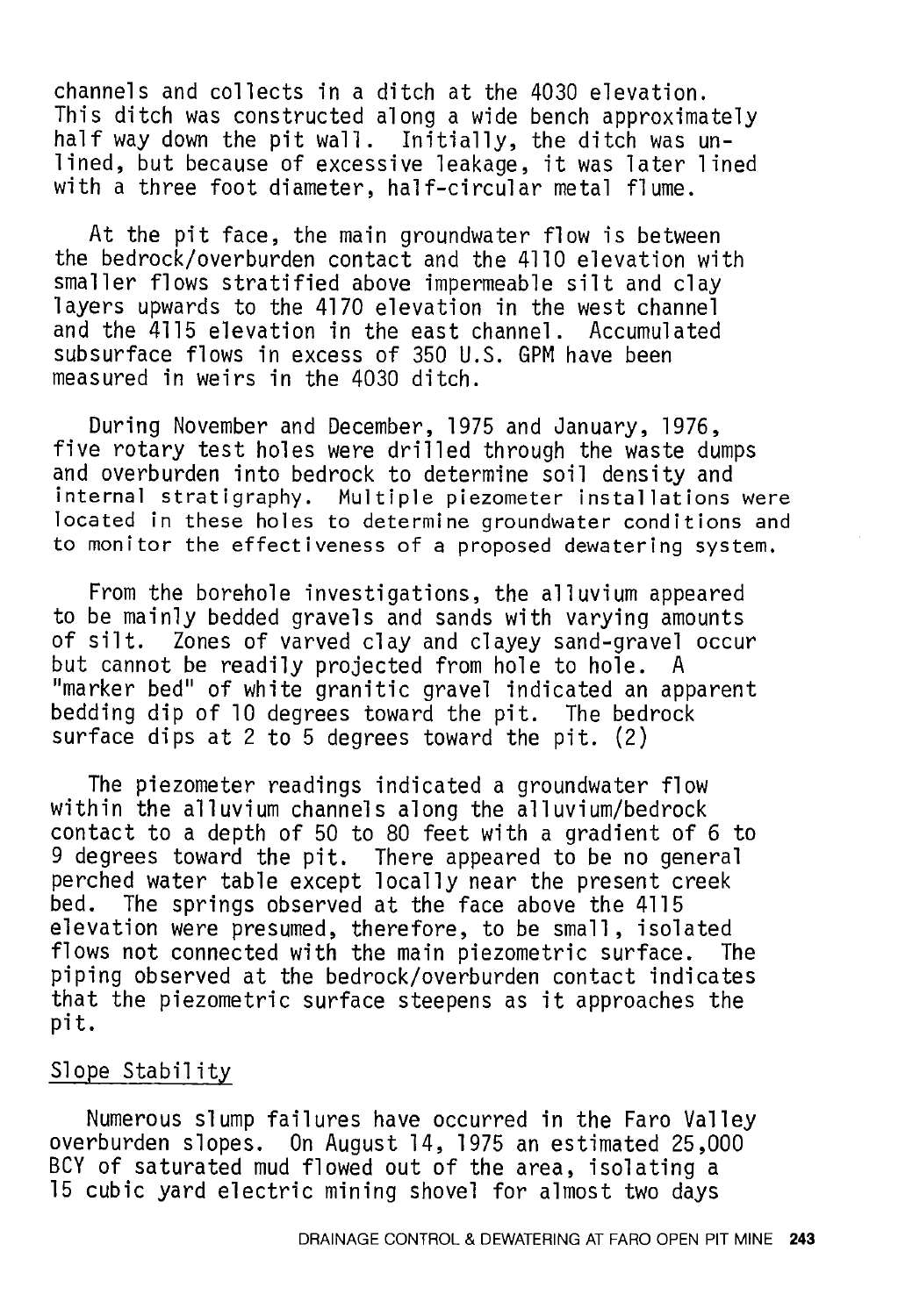and disrupting ore development as the mud flowed into the pit bottom.

The concern was that the surface run-off could initiate large scale failures by two mechanisms. Sloughed material and mud flows could cause blockage of the groundwater outflows, thereby increasing the piezometric head to the point of instability. Also, continued sloughing could eventually cause the waste dumps and possibly the Faro Creek diversion ditch to be undercut.

The failure mechanism, due to excessive groundwater, appeared to be undermining by piping in granular soils, followed by collapse of overlying silty and clayey soils. These initial block failures, by removing weight from the passive block, by steeping the slope, and possibly by obstructing groundwater outflow, could initiate large scale (1-3 million BCV) wedge-type failures. (2)

With the groundwater level that was present in 1975, the entire slope had a very marginal factor of safety. A 20 foot increase in the piezometric head, or continued block failures, would have surely precipitated a large failure.

#### Solution

A long term solution to this problem was required due to the magnitude and seriousness of the situation. Four possible alternatives for stabilizing the slope were investigated:

- 1) Flatten the slope and remove weight from the active block by mining the waste dumps from the valley floor.
- 2) Intercept the groundwater before it reaches the pit face by installing inclined drain holes.
- 3) Install a screen of vertical well points behind the pit crest to intercept groundwater.
- 4) Place a sand and gravel filter blanket across the exposed sediments to control groundwater.

## Solution I

Flattening the slope would have involved the removal of approximately 500,000 BCV of waste dumps from a zone 600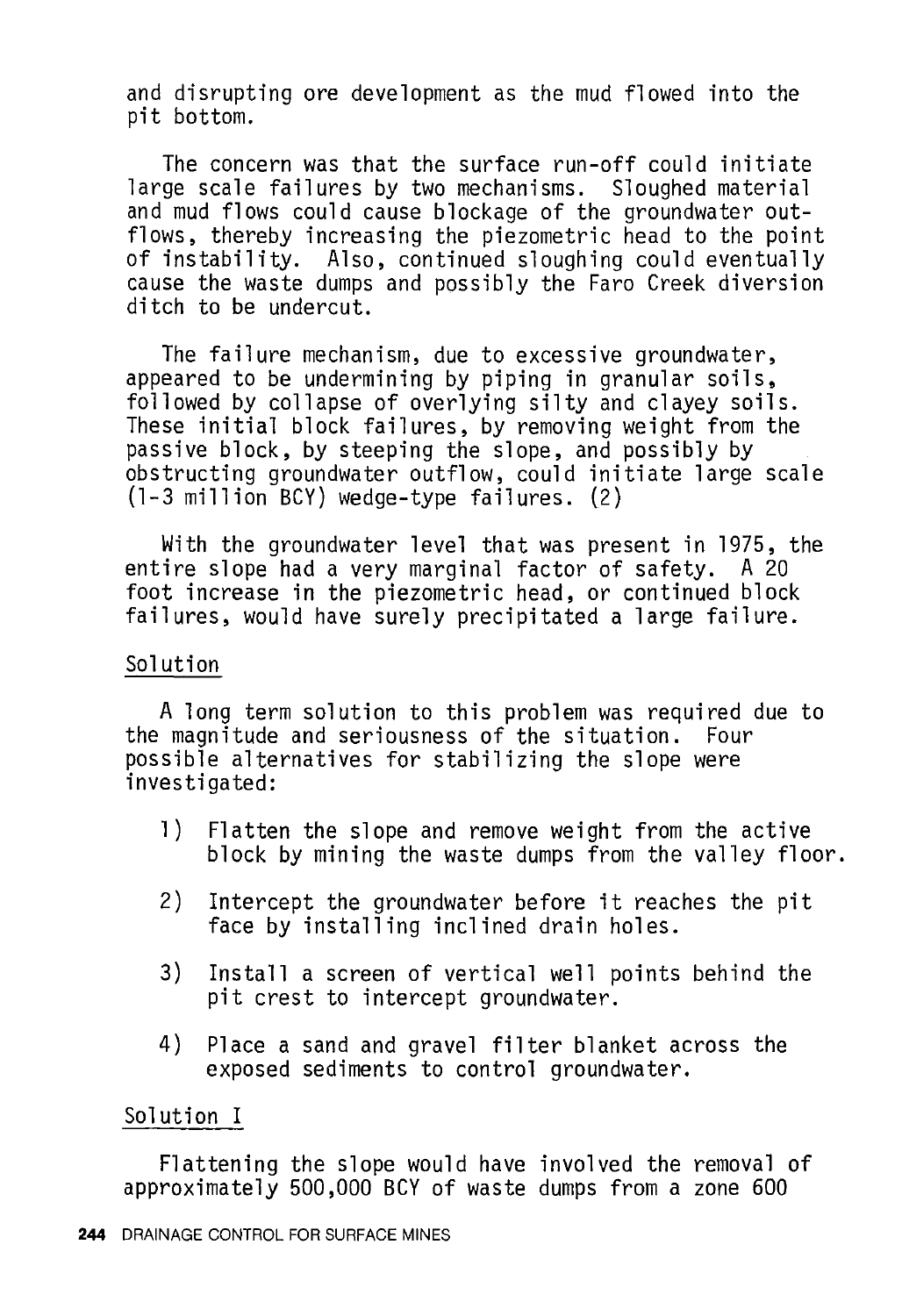feet wide behind the pit crest. This would not have improved the stability of the blocks which were being undermined by piping, but the probability and seriousness of a large scale wedge failure would have been reduced. Failures of a magnitude similar to the August 14th. slide could still occur.

# Solution II

Inclined, self-draining holes with slotted casing could be used to intercept groundwater behind the excavated pit slope, thereby preventing piping and subsequent block<br>collapse. The holes would be collared in bedrock on The holes would be collared in bedrock on the 4030 bench and driven 500-600 feet into the basal sands and gravels along the bedrock contact. Five or six holes would be drilled into each channel from locations on either side of the channel.

The advantages of inclined drains are:

- 1) Maximum penetration of water-bearing strata.
- 2) Effectiveness would not be seriously affected by sma 11 failures.
- 3) The system would be virtually maintenance-free.

# Solution III

A screen of vertical wells would be installed behind the pit limit to intercept the groundwater flow. The system would have the following characteristics:

| 1) Number of Wells -                | 10                                             |
|-------------------------------------|------------------------------------------------|
| 2) Spacing -                        | $100$ feet                                     |
| 3) Finished Diameter -              | 8 inches                                       |
| 4) Depth per Well -                 | 200 feet                                       |
| 5) Screen Length per Well - 20 feet |                                                |
| 6) Pumps –                          | 10 H.P. submersible,<br>100 U.S. GPM discharge |

The major disadvantages of a vertical well screen are: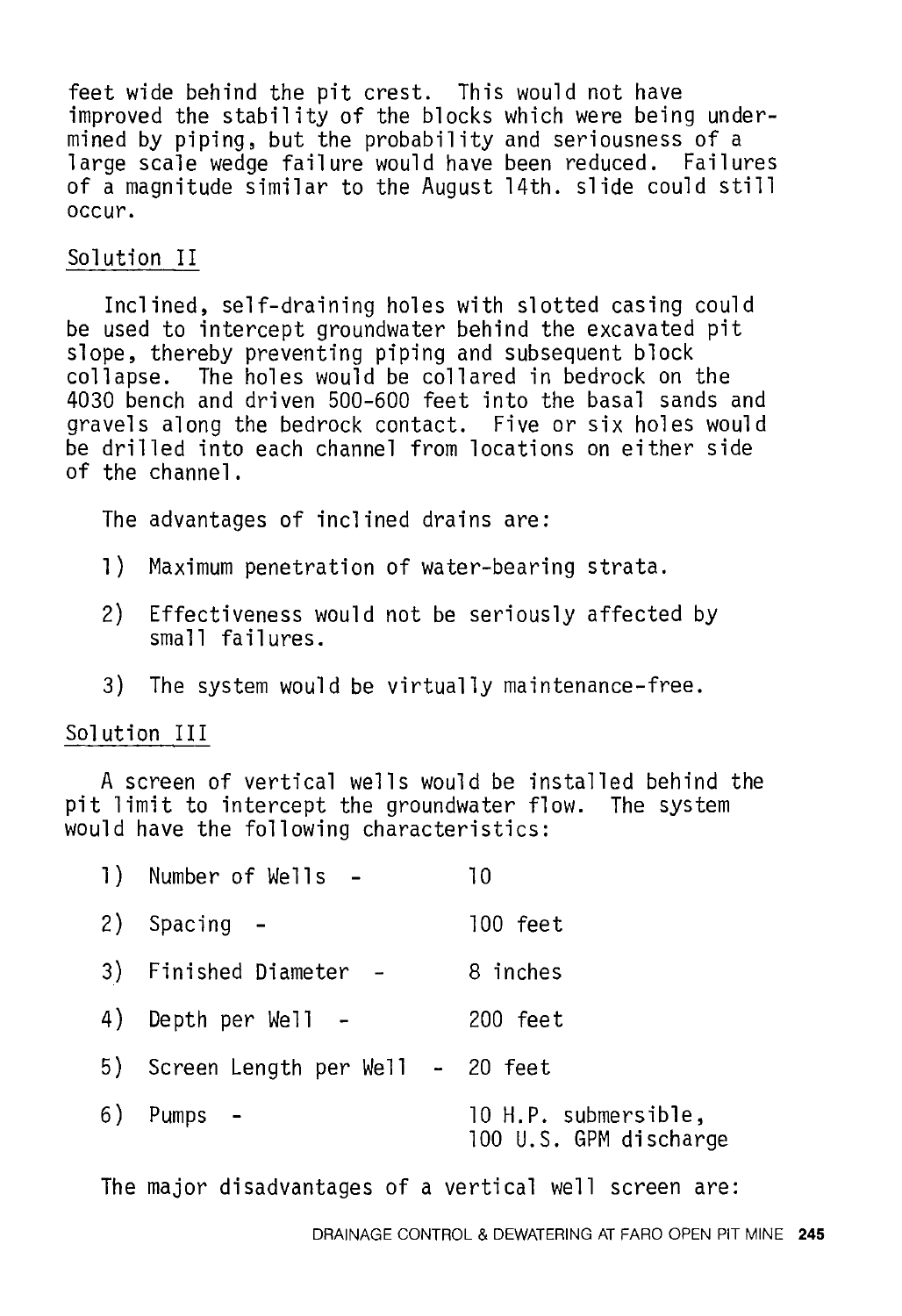- **1)** In case of a partial slope failure, one or more of the wells may be destroyed.
- 2) Due to the irregular bedrock and associated groundwater profile, it would be difficult locating wells for maximum dewatering efficiency.
- 3) High operational and maintenance costs are anticipated to ensure reliable and continuous operation during cold weather.
- 4) Minimum (vertical) penetration of water-bearing strata.

# Solution IV

The forces of water seepage at cut slopes can be controlled by filter blankets. This would require a properly graded, 10 foot thick, sand and gravel filter sheet, lain against a properly trimmed slope with an additional 10 foot thickness of suitable rip-rap to serve as a stabilizing buttress and insulation blanket. The filter prevents piping while allowing the slope to drain freely.

The disadvantages of this solution are:

- 1) The lack of suitable equipment access to the slope.
- 2) The necessity of placing the filter and buttress material on the trimmed slope before any slumping occurs.
- 3) The source of suitable filter material.
- 4) The difficulty of placing the filter material on a 350 foot long, 30 degree slope.

Waste dump material could not be crushed and screened for the filter, nor could it be used as rip-rap due to its high clay content and weathered condition.

An evaluation of the four alternative solutions indicated that a system of inclined drains was the most effective and economic method of preventing large scale slope failures in the Faro Valley alluvium.

THE INSTALLATION OF DRAINHOLES IN THE FARO VALLEY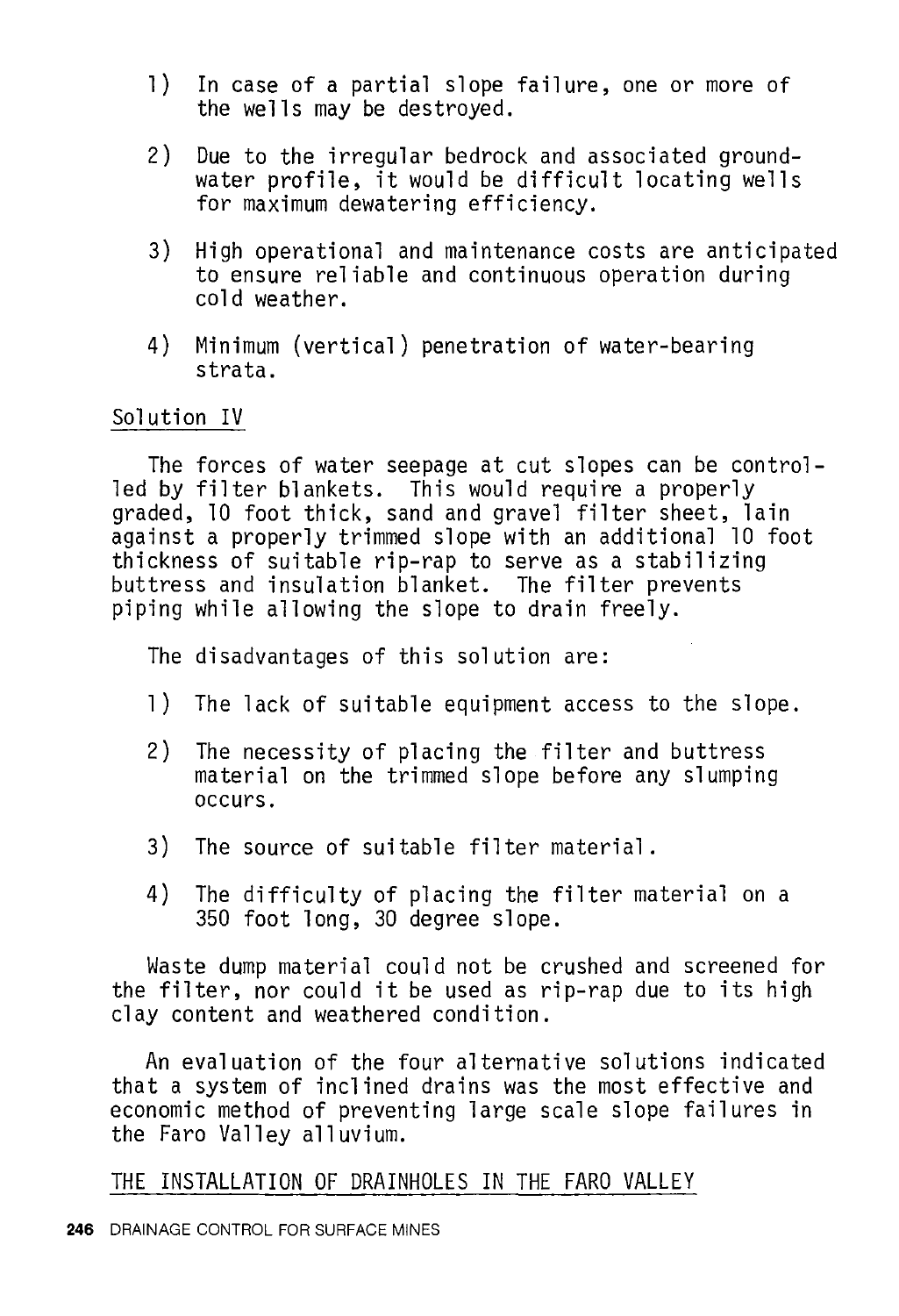After the locations were chosen for the drainholes, the following aspects were considered pertaining to their installation as suggested by the consultants on the project, Piteau & Associates. (3)

- l) Inclined drains should be collared in stable areas where it is unlikely that either sloughing or complete slope failure could occur and cut off the drains.
- 2) The inclined drains should be orientated in such a way that at least 50 feet of rock is penetrated before encountering overburden.
- 3) The inclined drains should be orientated or inclined in such a way that the drains do not come within about 15 feet of daylighting at any point along the drain.

The drilling of the inclined drains was performed utilizing an Aardvark Model 125 track mounted drilling machine. Six thousand feet of drilling was carried out, distributed among ten holes of approximately equal length.

Some site observations were attempted while the drilling was in progress to obtain a more complete picture of the internal stratigraphy of Faro Valley. It was difficult to determine the exact location of the overburden/bedrock contact while drilling because of the schistose or weathered nature of the bedrock in the area of the contact and because the drill cuttings were usually ground very fine, making them difficult to identify. Correlating the drilling rate with changes in soil and rock type was not particularly successful and it was also difficult to obtain accurate flow measurements during drilling because water was sometimes used while drilling. However, areas where the rate of flow suddenly increased were evident.

After each inclined borehole was drilled, it was lined with 1.5 inch 0.D. slotted plastic pipe (the first ten feet of pipe at the collar of the hole was not slotted).

# Analysis of Data

After all the inclined drainholes were installed and a sufficient amount of flow data was collected, correlations were attempted between the Faro Valley piezometer data and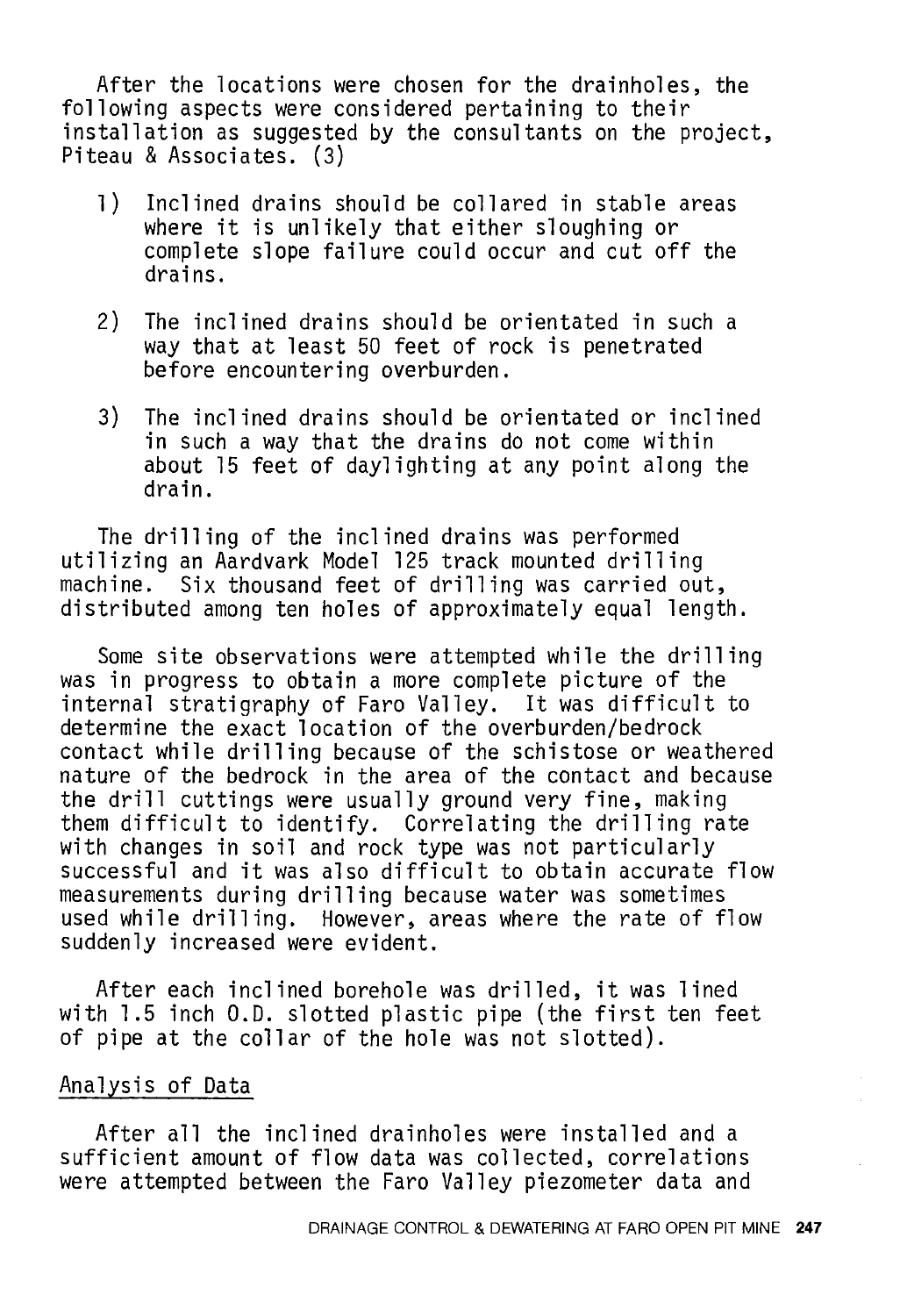the drainhole discharge data. The inclined drains were installed to lower the piezometric level in the Faro Valley overburden and analysis of the data was important to determine the success of the project.

The piezometer data was analyzed by Piteau & Associates by plotting and evaluating raw data and then performing a<br>cumulative sums (cusums) analysis on the data (3). Piteau cumulative sums (cusums) analysis on the data  $(3)$ . defines the cusums technique as "a rapid and precise method of determining trends above or below a particular reference value and of ascertaining both the magnitude and location of the variations." In this case, the mean piezometric elevation for each piezometer was used as the reference value.

Piteau mentions that "the results of the cumulative sums analyses provide another way of viewing both the seasonal fluctuations of piezometric levels within the slope and the<br>effects of installing inclined drains. Underneath each effects of installing inclined drains. plot of raw data in Figure No. 3 is the resulting cusums plot and Manhattan diagram for the piezometric elevation. It can be seen that the raw data plot better illustrates the absolute values of the seasonal fluctuations and the exact time at which these fluctuations occur. The cusums exact time at which these fluctuations occur. analysis more accurately defines the current mean values of the data trends and the relationship of these trends to the  $overal$ l mean."

Fluctuations of the piezometric levels appear to be seasonal, with levels increasing through the fall and peaking in November or December and the lowest levels occurring in the spring, usually during April or May. Seasonal fluctuations prior to installation of the inclined drains ranged from about 7 to 16 feet.

Since installing the inclined drains, the typical fall increase has been curtailed. A piezometric level drawdown occurred almost immediately, within 1 to 2 weeks after installation of the drains. This drawdown ranged from 2.2 to 31.2 feet. Most piezometers averaged 7 to 14 feet of drawdown. (3)

The total amount of water collected from all inclined<br>ins is approximately 70 IGPM or 100,000 IGPD. Installadrains is approximately 70 IGPM or 100,000 IGPD. tion of the inclined drains appears to have effectively stopped or significantly reduced the typical seasonal increase in piezometric levels. Since the drains were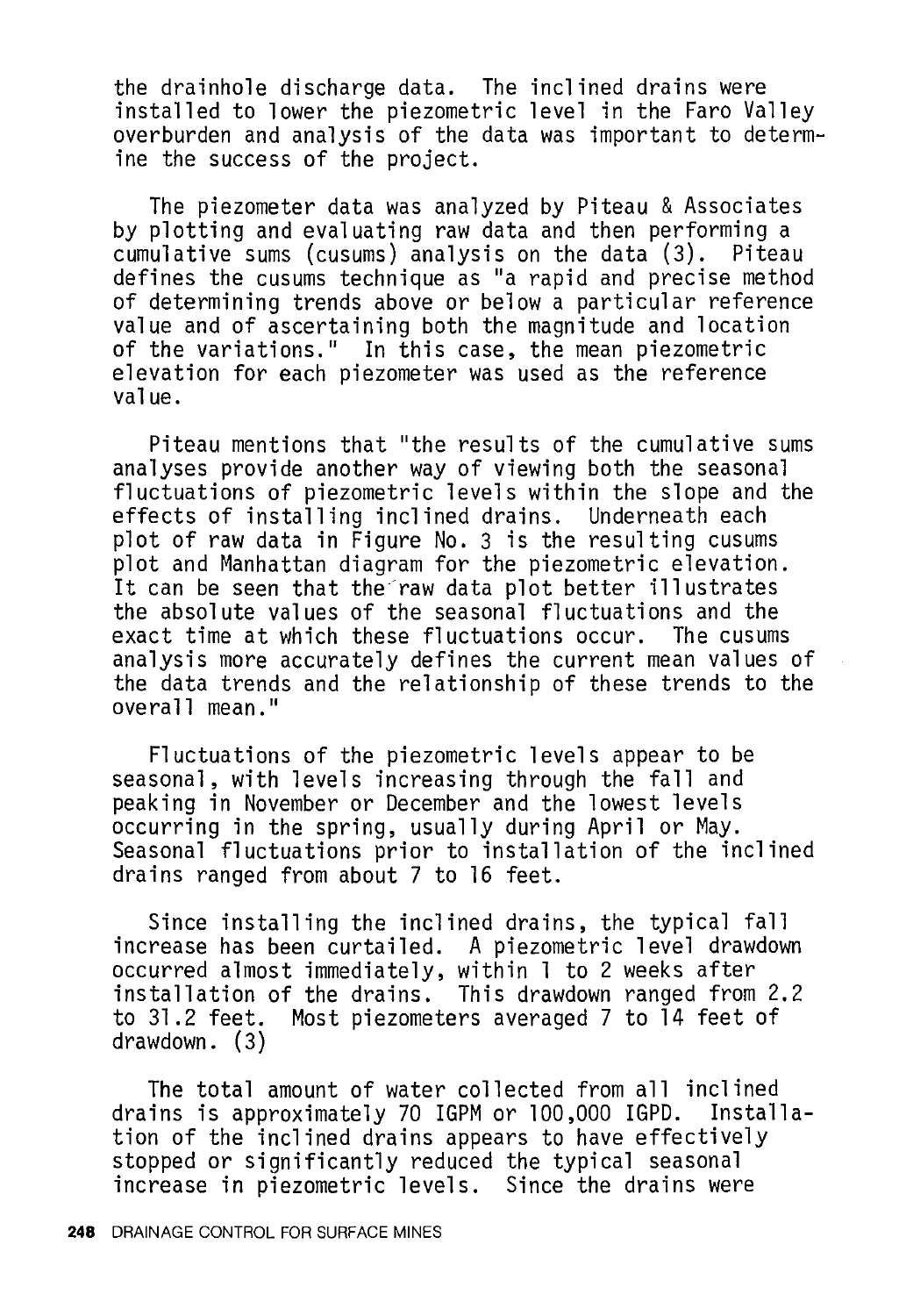

Figure 3 - Cusums Analysis of Piezometric Elevation. Note large decrease in piezometric elevation after drainholes were installed in September, 1977.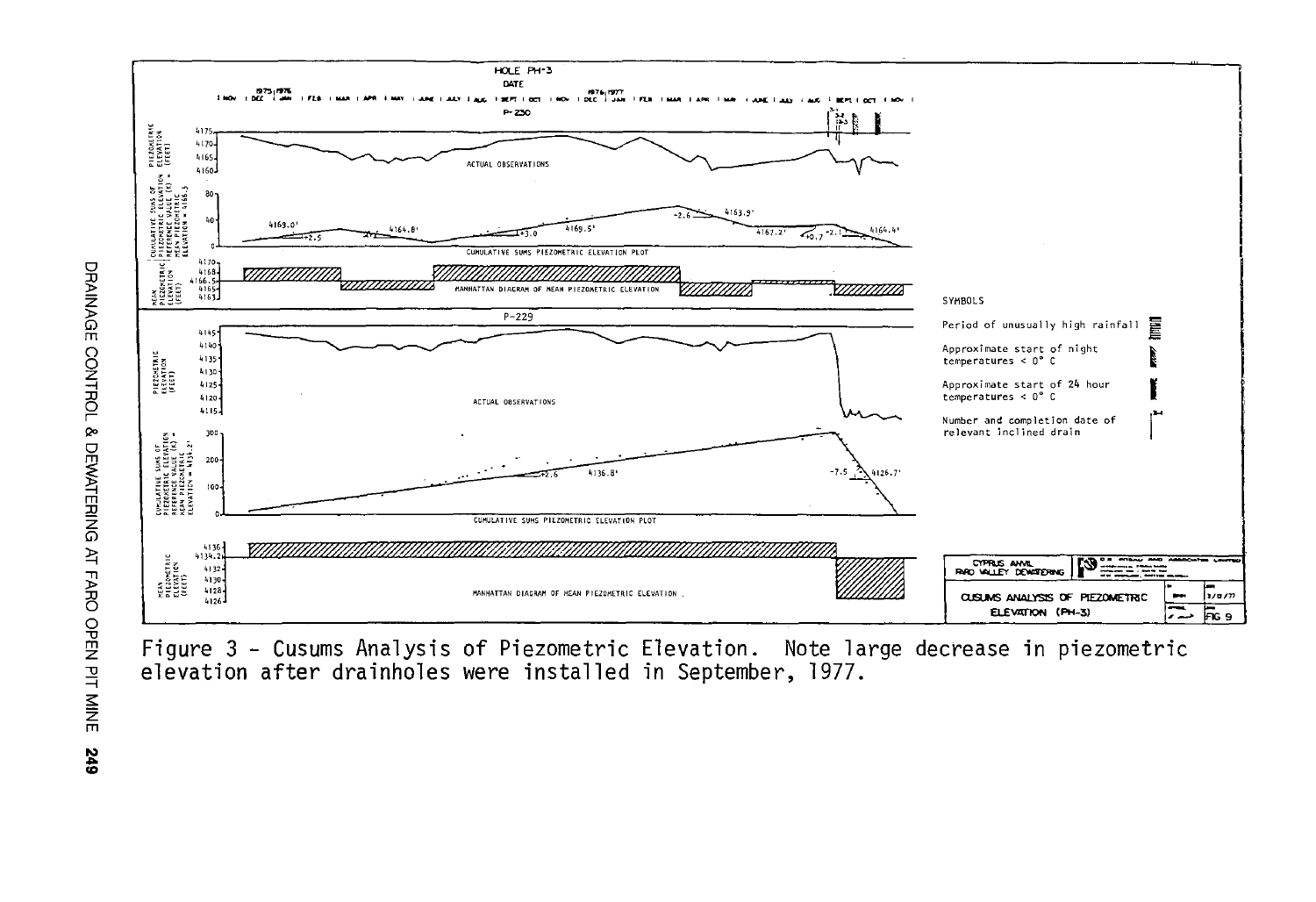installed in September, 1977, no major failures have taken place in the Faro Valley alluvium.

#### REDIVERSION OF THE WATER IN THE 4030 DITCH

An alternative to the metal flume that carried the Faro Valley water out of the pit along the 4030 bench was needed. The reason for this was that the existing drainage system along the 4030 ditch was in an area of questionable slope stability and also it was not located on a final pit wall, thus eventually requiring relocation of the ditch when the mining phase approached this area.

Any new drainage system adopted had to provide adequate control of both subsurface and surface water. Therefore, it was advisable to continue collecting the water on the 4030 bench level below the Faro Valley because this location was just below the bedrock/alluvium contact and much of the groundwater seepage surfaced at or before this contact.

The alternative to draining the Faro Valley water around the east side of the pit, as it was done, was to drain it to the west. This could be achieved either at a constant bench elevation until the water was out of the pit, or else drained into the existing sump in the northwest corner by the pit pumphouse (see Figure No. 2).

A pipeline was constructed using 8 inch Series 40 polyethylene pipe from the 4030 bench below Faro Valley to the pit pumphouse sump in the northwest corner of the pit. It was decided to use a pipeline for diverting the water rather than a ditch and metal flume because it would provide much more flexibility in the course chosen for diversion and it would be easier to maintain (there would be no overflows or ice buildups as with the flume). (See Figure No. 4)

A sump was drilled, blasted and dug in bedrock on the 4030 elevation for use in collecting the water to be diverted down the pipeline. The sump was located so that it could best intercept all the drainage out of Faro Valley. The easiest place to collect all the water would have been just east of the inclined drainhole locations, but this was not an acceptable location because of the slope instability found immediately below on the north pit wall. Even a small failure here could ruin a sump and the escaping water could seriously affect the remaining stability of this section of the pit wall. The sump was constructed on a stable section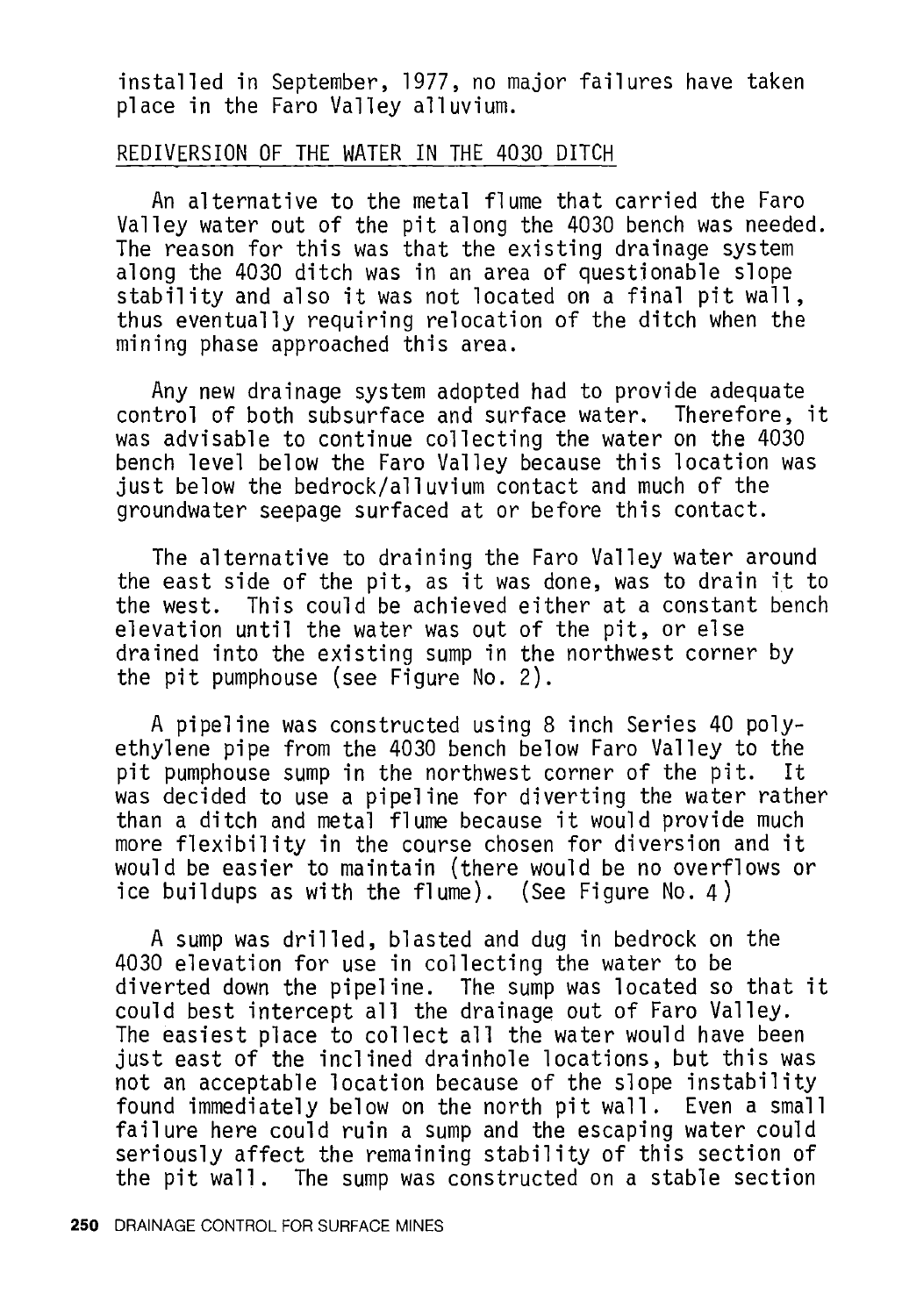

Figure No. 4 - Location of pipelines carrying water from the Faro Valley area to the pit bottom pumphouse.



Figure No. 5 - Water collected in the pit bottom (25 million U.S. gallons, Sept./78). All this water has since been pumped out of the pit using the new pumping system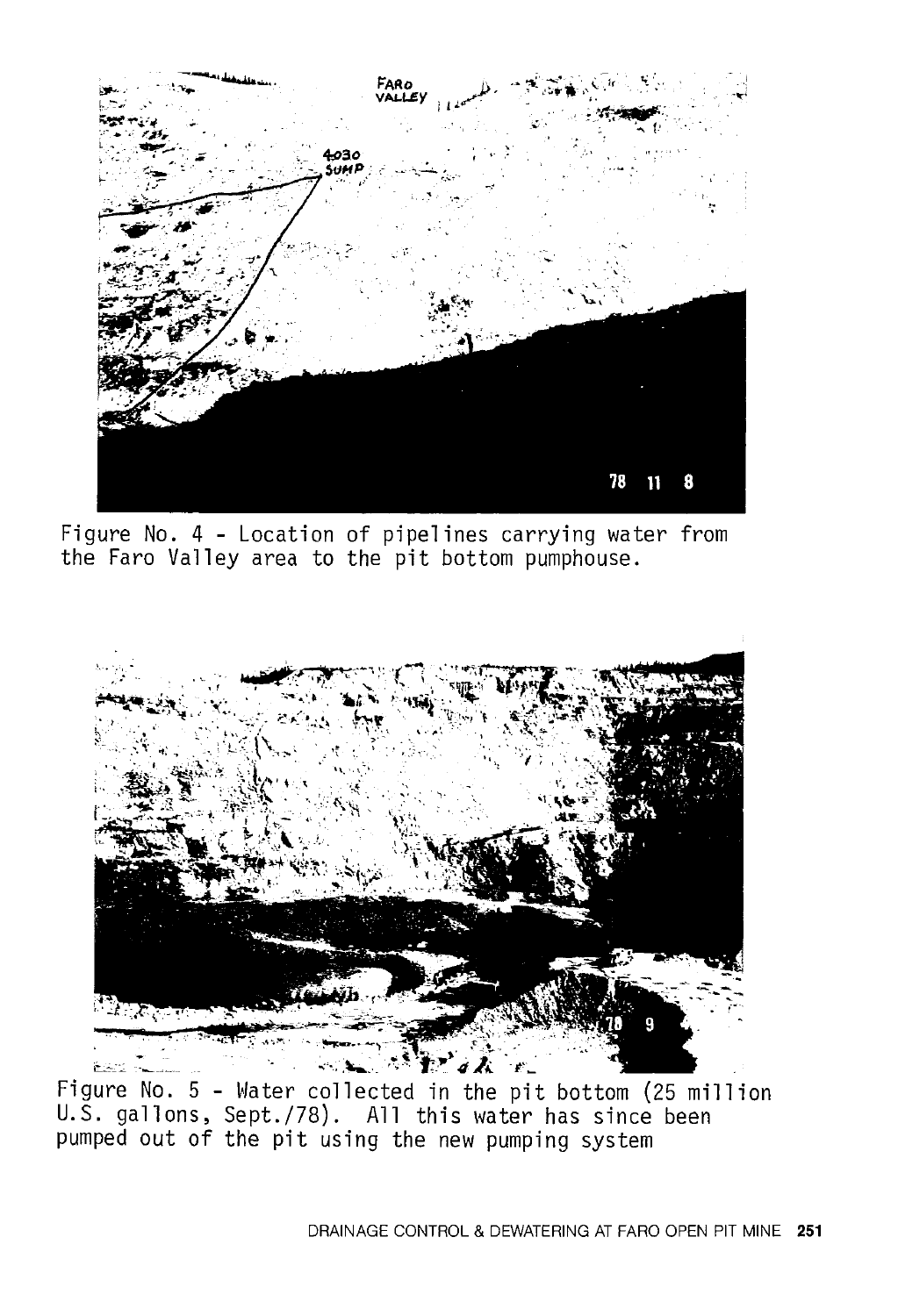of the 4030 bench below Faro Valley and water was ditched into it from both the east and the west. A concrete dam was constructed to decant water from the sump and the pipelines were anchored in the concrete. Two pipelines were connected to the sump so that if one got blocked or frozen up the other could be opened up and used. The pipelines were designed so that the sump drained by gravity feed and no sump pumping was necessary. Approximately 300 U.S. GPM flow down the pipeline to the pit bottom sump. This amount will triple during spring runoff.

#### PIT BOTTOM DEWATERING

#### Problem

In 1975, plans for a final drainage system for the Faro open pit were proposed because the mining phase had reached the stage where the pit bottom was encountering the regional<br>water table. Up until this time, approximately 400 U.S. GPM Up until this time, approximately 400 U.S. GPM were being pumped from the bottom of the pit through an old exploration adit. This old pumping system did not have the capability of lifting the water over the existing pit wall and it was only because of the existence of the adit that dewatering was possible. Recirculation of water between the adit and the pit was thought to have existed, contributing to the water control problems in the pit bottom. These problems combined with the fact that the adit was scheduled to be mined out in early 1977, necessitated installation of an alternate dewatering system to prevent flooding of the If flooding had occurred, the ore supply would have been cut off (see Figure No. 5)

#### Solution

There was a large flat area (300 feet by 400 feet) in the northwest corner of the pit that could accommodate a sump and pumphouse for use in a new dewatering system. an advantageous location because the pit wall surrounding the area was final and the area itself would not be mined out and would be accessible during all the successive mining<br>phases. It was decided to install the main components of an It was decided to install the main components of an in-the-pit dewatering system at this location.

The solution of installing deep wells outside the ultimate pit perimeter to lower the water table in the pit area was rejected because of the cost and because of the size and depth of the pit. (The open pit will eventually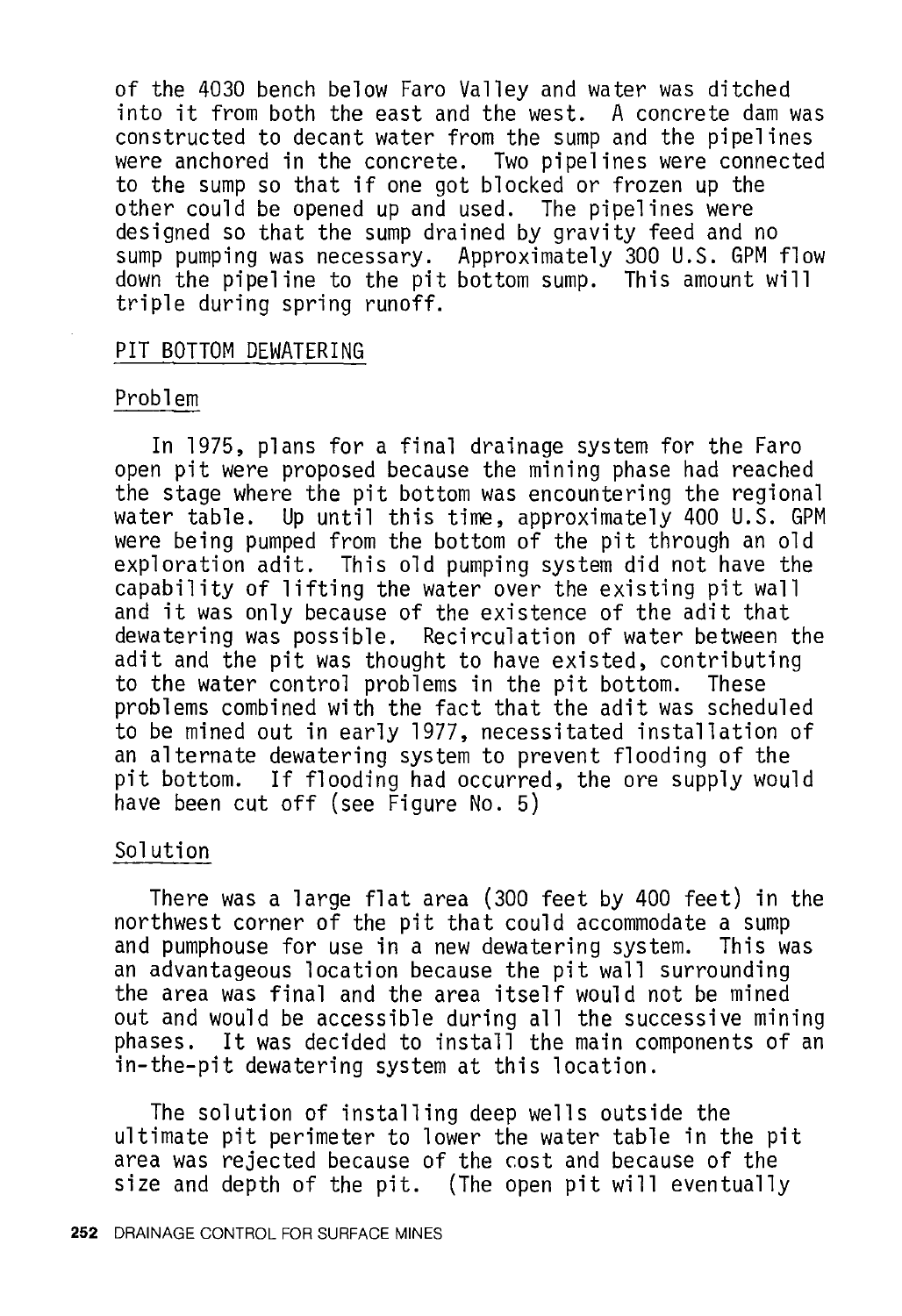reach 1,000 feet in depth and will be 4,800 feet long by 3,000 feet wide).

The pit bottom dewatering system included:

- 1) Two pumps and motors
- 2) Two pipelines
- 3) Four submersible sump pumps
- 4) One transformer
- 5) Two electric switch gears
- 6) Sump
- 7) Construction of a protective building around the pumps, the motors and the valve system
- 8) Steamer
- 9) Miscellaneous parts valves, couplings, elbows, flow meters, electric heaters, etc.

An analysis of the above items was done to, hopefully, come up with the most efficient system.

When considering the selection of pumps and motors, the following criteria were applied:

- 1) Capable of handling fines in the water
- 2) Pump at a minimum of 270 feet total dynamic head
- 3) Pumping rate of 400 U.S. GPM
- 4) Minimum delivery time
- 5) Minimum power consumption
- 6) Durability
- 7) Parts' availability
- 8) Minimum cost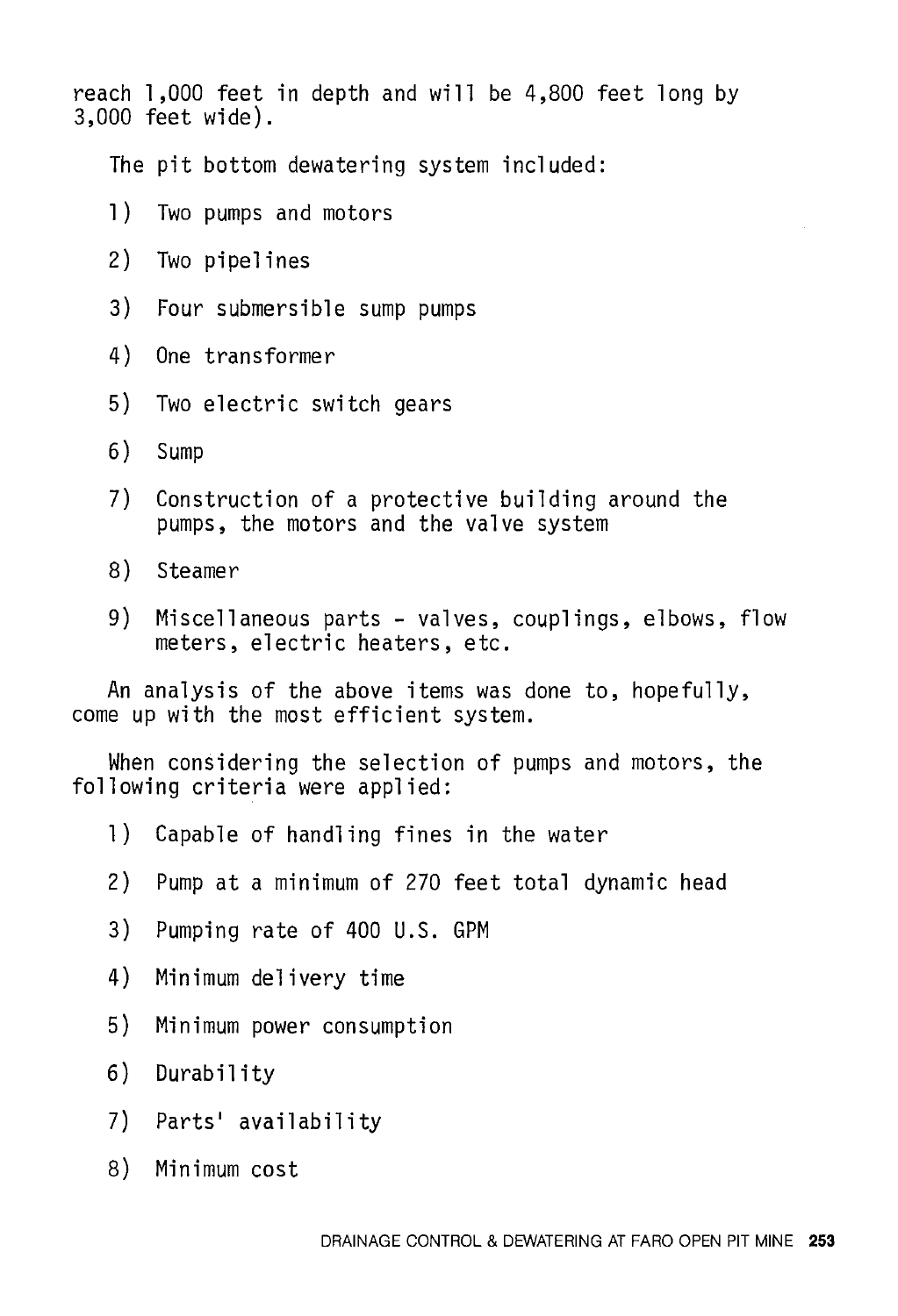After evaluating different pumps, a horizontal six inch standard centrifugal double stage pump with a V-belt drive was chosen because:

- 1) It could handle fines up to 0.5 inches.
- 2) It met the requirements for head and quantity of water.
- 3) It had a low R.P.M. (1,750 R.P.M.), thus minimizing the wear on the impeller.
- 4) A similar pump had already been used successfully in the pit.
- 5) The 75 H.P. motor and the V-belt would allow versatility in the pumping rate and in the total dynamic head.

After selecting the necessary pumps for use in the dewatering system, the choice and location of the pipelines had to be determined. The system incorporated two pipelines (one attached to each pump) that were self-draining, easily accessible and of minimum exposure to blasts and other mining activities. Three possible solutions were considered for the location of the pipelines and a decision analysis was done on the three alternatives to determine the best solution.

The pipeline route that was used was recommended mainly because of the lower head over which the water was pumped in comparison to the other possible routes. The lower head allowed the utilization of polyethylene pipe, resulting in greater manoeuverability as compared to steel pipe, and also of smaller pumps at lower R.P.M., resulting in lower power consumption and less maintenance.

The two pipelines were constructed of six inch Series 160 polyethylene pipe and were both 2,900 feet long. The pipelines run from the pumphouse at the 3790 pit elevation up the pit wall to a wide bench at the 4030 elevation and along this bench until out of the pit area where the water is discharged (see Figure No. 2).

The pumping operation is variable with high pumping rates in the springtime and lower rates in the winter. To eliminate the irregular operation of the pumps, to keep a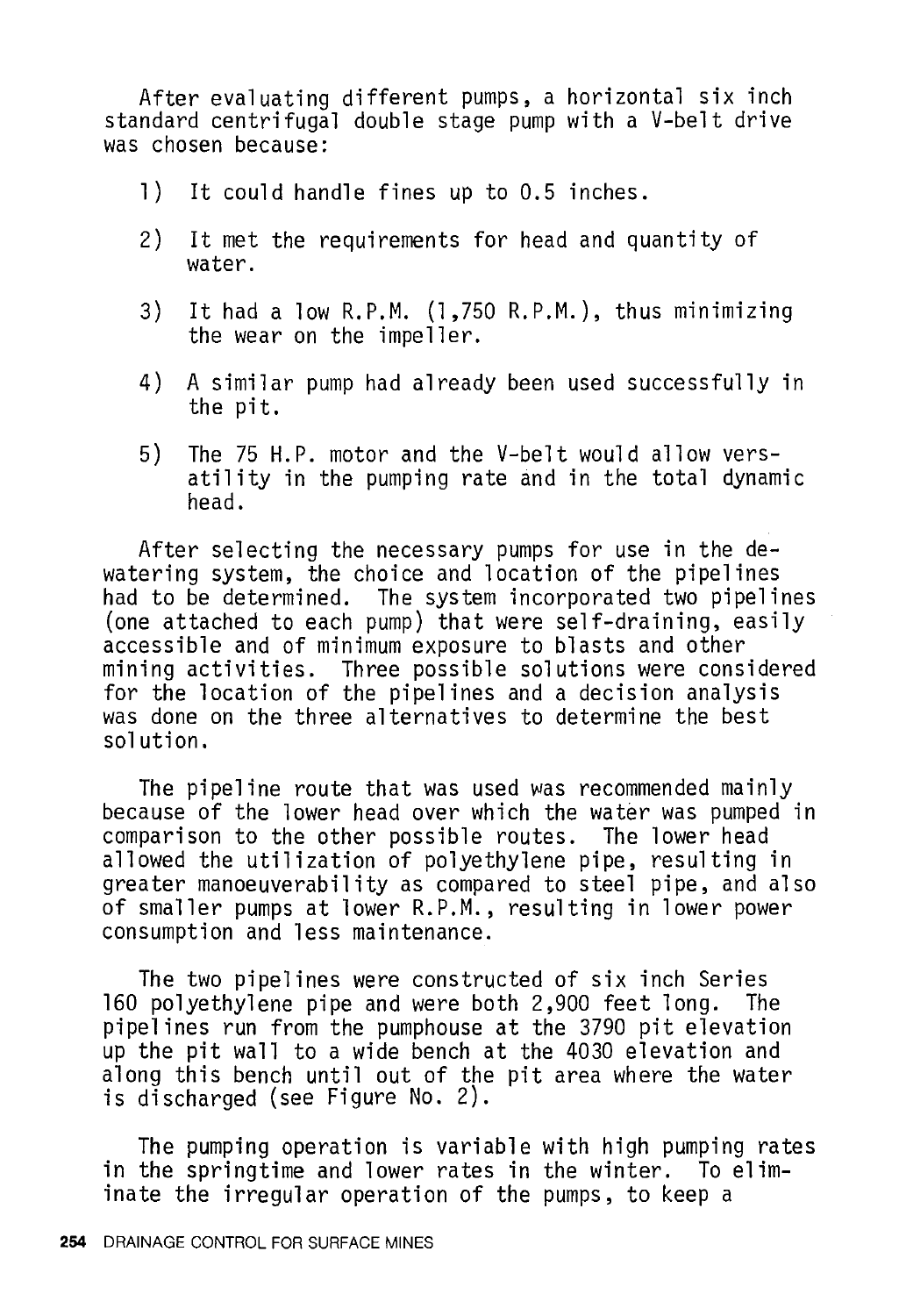

Figure No. 6 - Pit bottom pumphouse - this structure houses the pumps, motors, valve system and flow meter.



Figure No. 7 - Pumps used in the pit bottom dewatering system (75 H.P. standard centrifugal double stage pumps).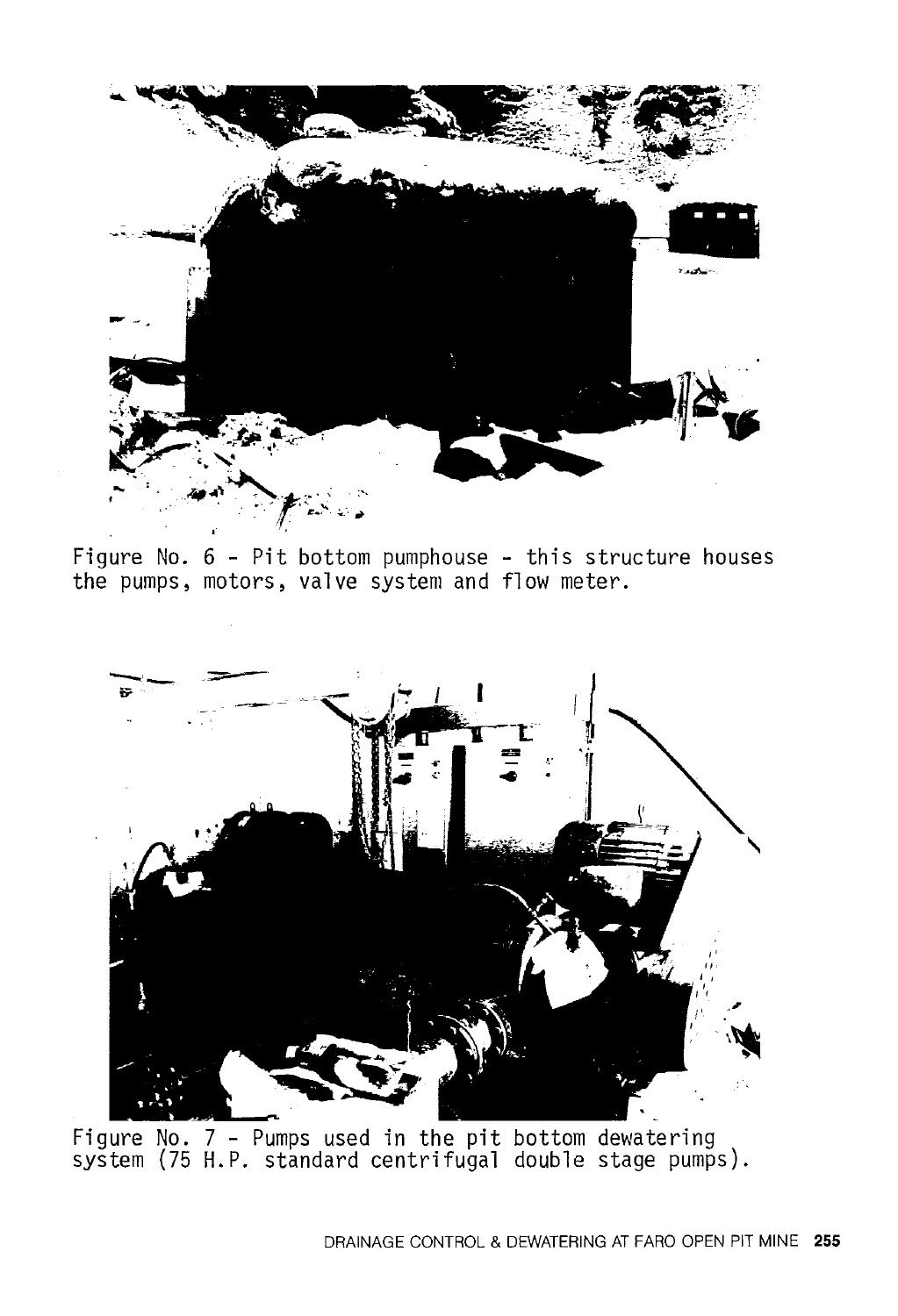constant flow through the pipeline, thus preventing freezing, and to facilitate the settling of the fines and protect the pumps, it was necessary to have a sump near the pumphouse on the 3790 bench. A 25 foot by 15 foot by 9 foot concrete sump was constructed with a capacity of 25,000 gallons. The sump had to be waterproofed to prevent recirculation of water back into the pit bottom.

An insulated and heated metal building on skids was constructed to protect the major components of the dewatering system from flyrock and freezing. This structure houses the pumps, motors, valve system and flow meters.

In the event of a forced shutdown in mid-winter and a failure of the automatic draining system to function properly, freezing of the pipelines would occur. A steamer is, therefore, available for use in case of a freeze-up and it has proven to be a practical method of thawing out a frozen pipeline in very cold weather.

Basically, the main components of the pit bottom dewatering system are the pumphouse, pipelines and sump. This pumping system was justified and necessary to keep a dewatered pit bottom to ensure a continuous ore supply to the mill.

# FUTURE DEWATERING PLANS

The Faro Creek diversion ditch, the inclined drainholes in Faro Valley and the pit bottom pumping system all combine to provide an adequate dewatering program for the mine, but continual upgrading of the system is necessary. New testing is being carried out to find efficient methods for continuing advanced dewatering in the bottom of the open pit. Plans include drilling 12 to 15 inch diameter holes, using the production blasthole drill rigs, in which submersible pumps can be installed. Pumping tests will be done to gain further knowledge of the necessary well spacings and depths required to ensure a dewatered ore phase before mining begins.

Development of the Small Faro Deposit (Zone 2) will start in 1979 and drainage control measures are being prepared in co-ordination with the mine design.

Mine dewatering of the Faro open pit is an on-going necessity and research and testing will be carried on to